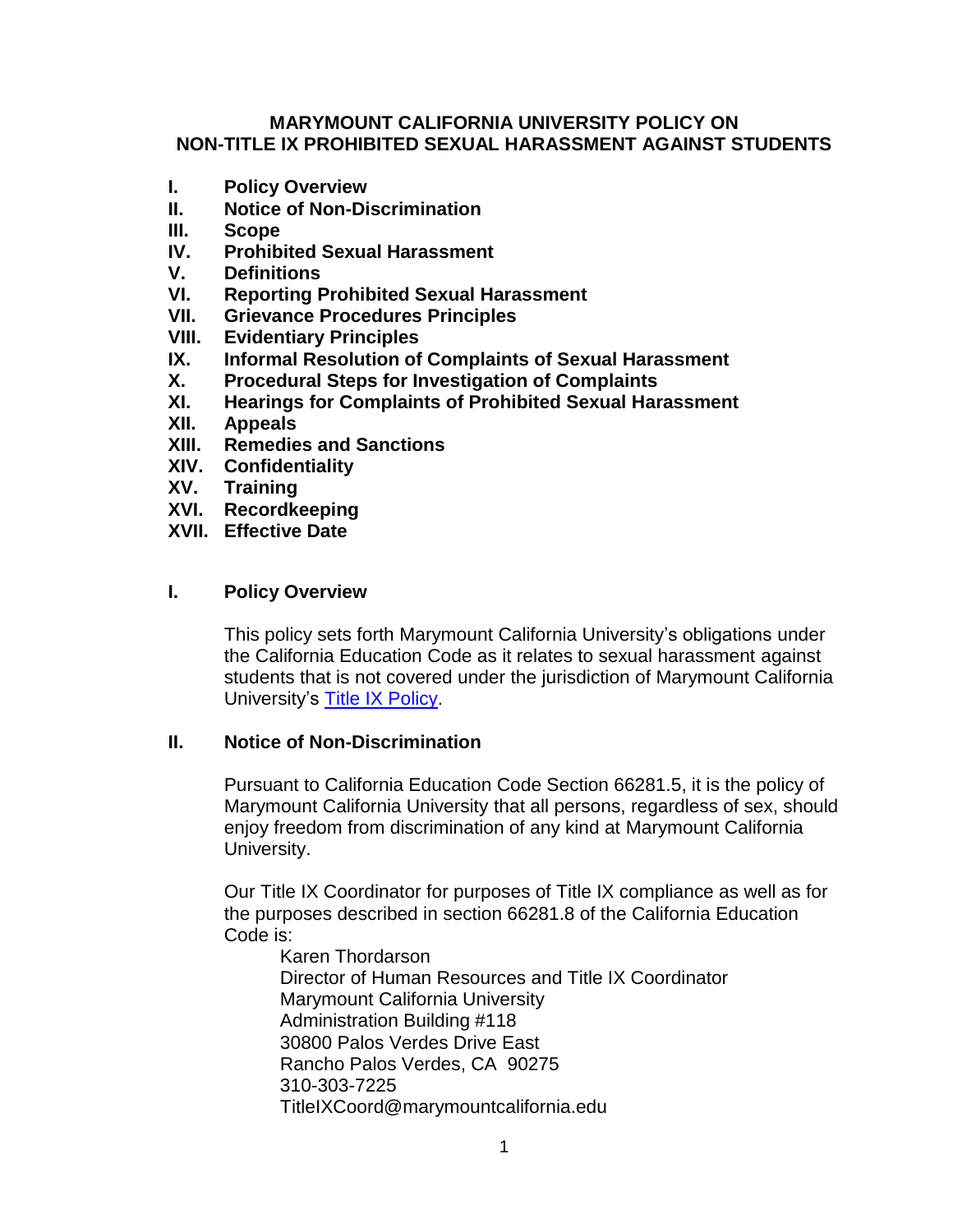### **III. Scope**

This policy applies to all actively enrolled students who experience prohibited sexual harassment involving any individual subject to Marymount California University's policies, including students, employees and third parties where applicable, in connection with any educational activity or other program of the Marymount California University, as well as incidents that occurred outside of those educational activities or programs, whether they occurred on or off-campus, if, based on the allegations, there is any reason to believe that the incident(s) could contribute to a hostile educational environment or otherwise interfere with a student's access to education.

# **IV. Prohibited Sexual Harassment**

- A. This policy incorporates by reference all definitions of Prohibited Sexual Harassment contained in Marymount California University's Title IX Policy – which can be found  $here$ . This policy is used for conduct that is prohibited by the Title IX Policy but outside the scope of that policy.
- B. In addition to the Title IX Policy definitions, the following are prohibited by this policy:
	- 1. Sexual Harassment, defined as unwelcome sexual advances, requests for sexual favors, and other verbal, visual, or physical conduct of a sexual nature, made by someone from or in the work or educational setting, under any of the following conditions:
		- a. Submission to the conduct is explicitly or implicitly made a term or a condition of an individual's employment, academic status, or progress.
		- b. Submission to, or rejection of, the conduct by the individual is used as the basis of employment or academic decisions affecting the individual.
		- c. The conduct has the purpose or effect of having a negative impact upon the individual's work or academic performance, or of creating an intimidating, hostile, or offensive work or educational environment.
		- d. Submission to, or rejection of, the conduct by the individual is used as the basis for any decision affecting the individual regarding benefits and services, honors, programs, or activities available at or through the educational institution.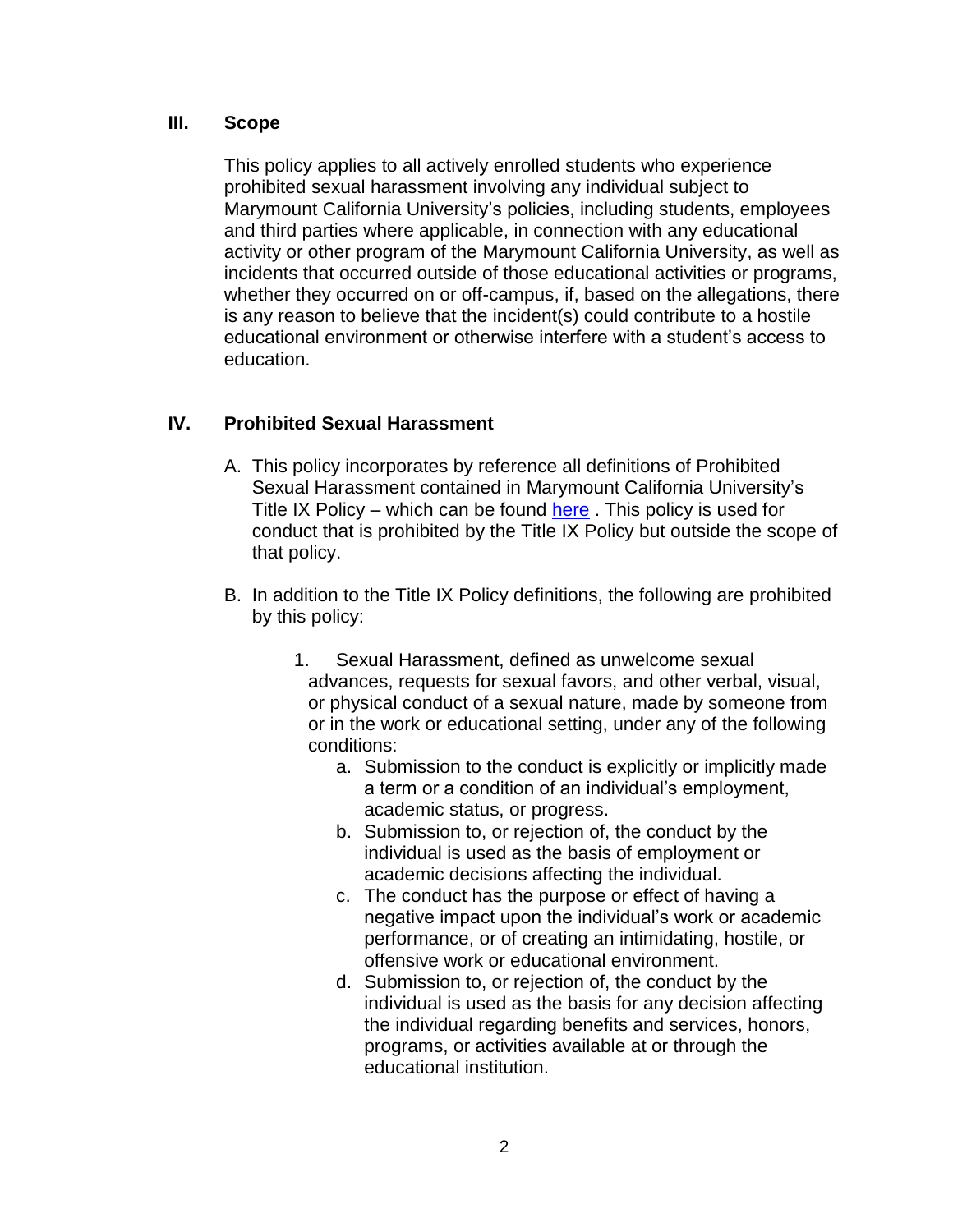- 2. Sexual Violence, defined as physical sexual acts perpetrated against a person without the person's affirmative consent. Physical sexual acts include both of the following:
	- a. Rape, defined as penetration, no matter how slight, of the vagina or anus with any part or object, or oral copulation of a sex organ by another person, without the consent of the victim
	- b. Sexual battery, defined as the intentional touching of another person's intimate parts without consent, intentionally causing a person to touch the intimate parts of another without consent, or using a person's own intimate part to intentionally touch another person's body without consent.
- 3. Sexual Exploitation, defined as a person taking sexual advantage of another person for the benefit of anyone other than that person without that person's consent, including, but not limited to, any of the following acts:
	- a. the prostituting of another person;
	- b. the trafficking of another person, defined as the inducement of a person to perform a commercial sex act, or labor or services, through force, fraud, or coercion;
	- c. the recording of images, including video or photograph, or audio of another person's sexual activity or intimate parts, if the individual distributing the images or audio knows or should have known that the person depicted in the images or audio did not consent to the disclosure;
	- d. the viewing of another person's sexual activity or intimate parts, in a place where that other person would have a reasonable expectation of privacy, without that person's consent, for the purpose of arousing or gratifying sexual desire.

# **V. Definitions**

- A. This policy incorporates by reference all other definitions contained in Marymount California University's Title IX Policy.
- B. In addition to these definitions, the following definitions are included under the purview of this policy:
	- 1. Responsible Employee means an employee who has the authority to take action to redress sexual harassment or provide supportive measures to students, or who has the duty to report sexual harassment to an appropriate school official who has that authority. Responsible Employee includes but is not limited to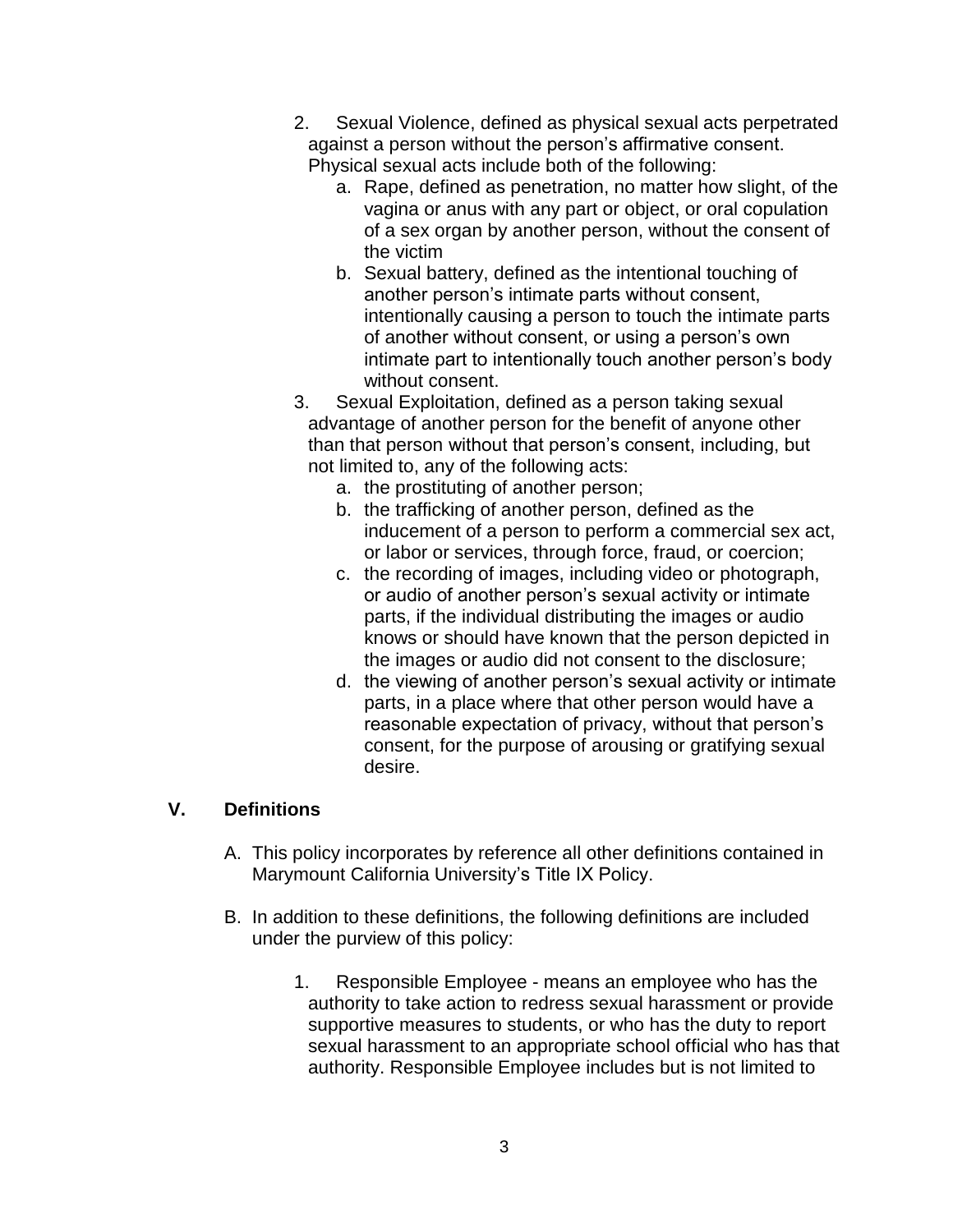any of the following positions or job duties regardless of the specific job title:

- Title IX Coordinator;
- Residential advisors while performing the duties of employment by the Marymount California University;
- Housing directors, coordinators, or dean;
- Student life director, coordinator or dean;
- Athletic director, coordinator or dean;
- Coaches of any student athletic or academic team or activity;
- Faculty and associate faculty, teachers, instructors, or lecturers;
- Graduate student instructors, while performing the duties of employment by the Marymount California University;
- Laboratory directors, coordinators or principal investigators;
- Internship or externship directors or coordinators;
- Study abroad program directors or coordinators.
- 2. Excluded from the above are any individual acting in a professional capacity for which confidentiality is mandated by law. Such an individual shall inform each student who provides the individual with information regarding sexual harassment of the student's ability to report to a responsible employee and direct the student to those specific reporting resources.

# **VI. Reporting Prohibited Sexual Harassment**

A. **Notice of Allegations** - Marymount California University has notice of sexual harassment or allegations of sexual harassment under this policy when such conduct is reported to a Responsible Employee or where such Responsible Employee, in the exercise of reasonable care, knew or should have known about the sexual harassment prohibited by this policy. However, all employees (except confidential resources) of Marymount California University are required to report sexual harassment, as defined and prohibited by this policy, to the Title IX Coordinator, consistent with the requests of the complainant as described below in Section B Confidentiality.

Regardless of whether or not a complaint has been filed under this policy, if Marymount California University knows, or should reasonably know, about possible sexual harassment involving individuals subject to Marymount California University's policy at the time of the alleged conduct, Marymount California University shall promptly investigate to determine whether the alleged conduct more likely than not occurred, or otherwise respond unless Marymount California University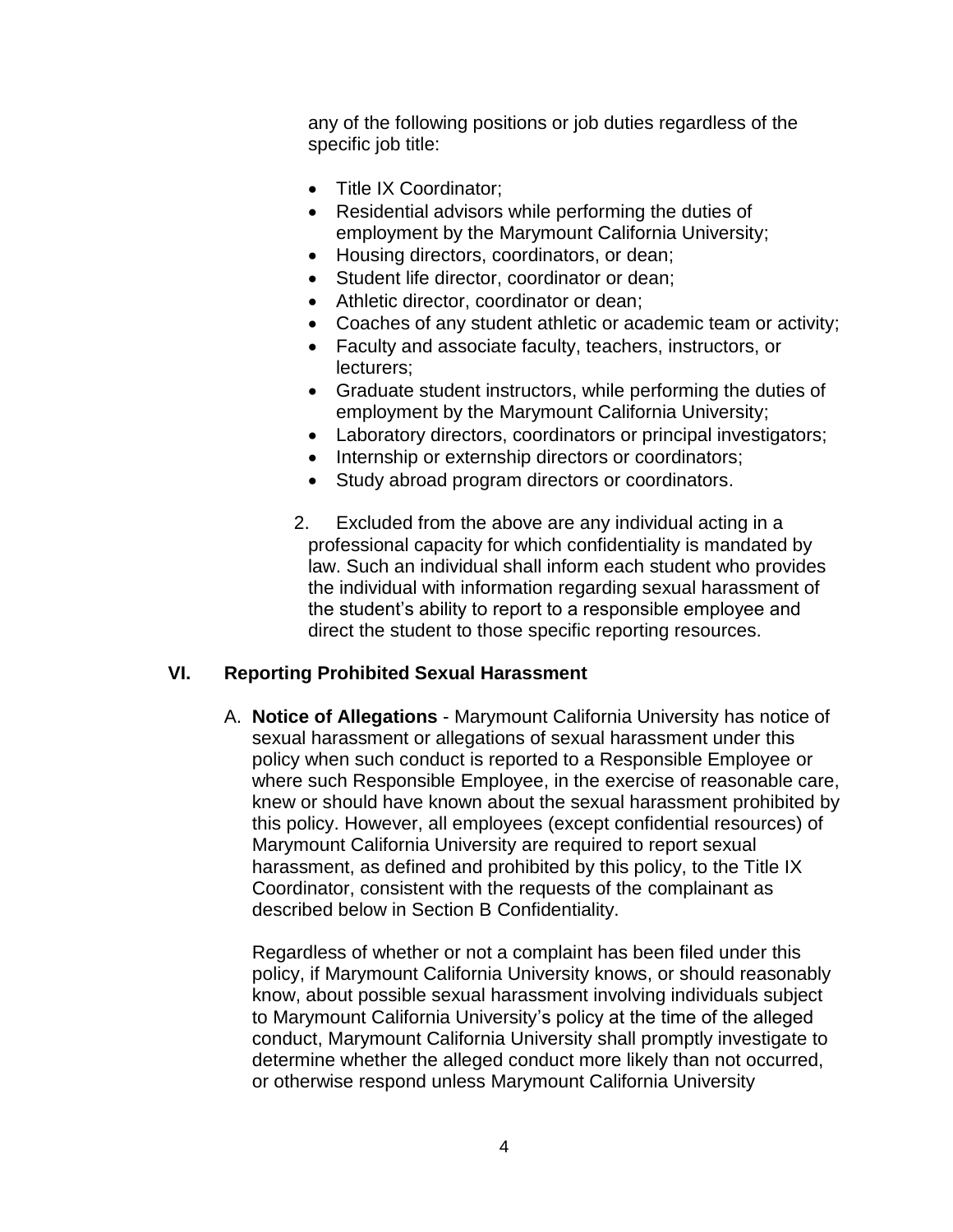determines that an investigation is not required or that it can honor a request for confidentiality.

### **B. Requests for Confidentiality Made by Complainants**

- 1. A complainant may request confidentiality, even when such a request, may preclude a meaningful investigation or potential discipline of the potential respondent or that no investigation or disciplinary action be pursued to address the alleged sexual harassment.
- 2. Marymount California University will consider such a request seriously and will generally grant such requests. However, given Marymount California University's statutory responsibility to provide a safe and nondiscriminatory environment for all students, Marymount California University may disclose a complainant's identity and/or proceed with an investigation over the objection of complainant where Marymount California University considers whether any of the following apply:
	- a. there are multiple or prior reports of sexual harassment or misconduct against the respondent;
	- b. the respondent allegedly used a weapon, physical restraints, and/or engaged in battery;
	- c. the respondent is a faculty or staff member with oversight of students;
	- d. there is a power imbalance between complainant and respondent;
	- e. complainant believes that the complainant will be less safe if complainant's name is disclosed and/or an investigation is conducted;
	- f. Marymount California University is able to conduct a thorough investigation and obtain relevant evidence in the absence of complainant's cooperation.
- 3. Where Marymount California University determines that it must disclose complainant's identity to respondent and/or proceed with an investigation:
	- a. Marymount California University shall notify complainant prior to making the disclosure and/or initiating the investigation.
	- b. Marymount California University shall take immediate steps to provide for the safety of complainant where appropriate.
	- c. Upon the request of complainant, Marymount California University shall notify respondent that complainant requested the Marymount California University not investigate or seek discipline.
- 4. Where Marymount California University determines that it can honor complainant's request for confidentiality, Marymount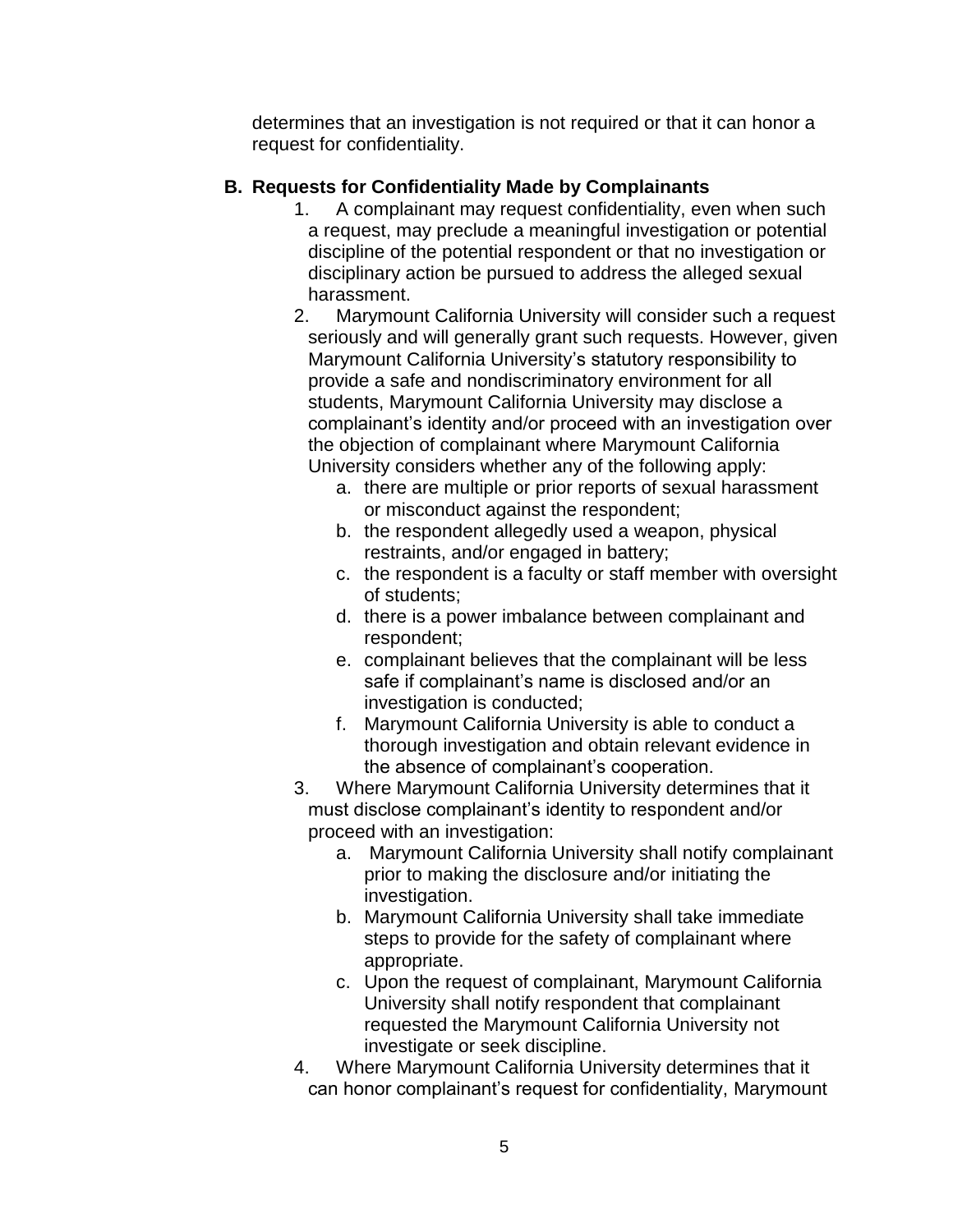California University shall take reasonable steps to respond to the complaint, consistent with complainant's request, to limit the effects of the alleged sexual harassment and prevent recurrence without formal action against the alleged respondent. These steps may include, but are not limited to:

- a. Monitoring, supervision and/or security at the location(s) or activities where the alleged harassment occurred;
- b. Providing additional training and/or educational materials to students and employees;
- c. Conducting climate surveys regarding sexual violence and harassment
- 5. Where Marymount California University determines that it can honor complainant's request for confidentiality, Marymount California University shall take immediate steps to provide for the safety of complainant while keeping complainant's identity confidential as appropriate. Complainant shall be notified that the steps may be limited by the request for confidentiality. These steps may include:
	- a. Changing living arrangements;
	- b. Changing course schedules, assignments or tests.
- C. **Response to Report -** Upon a report of sexual harassment, where there is an identifiable complainant, the Title IX Coordinator (or designee) will promptly contact the complainant to:
	- 1. Confirm that the institution has received a report that the student may have been a victim of sexual harassment;
	- 2. Discuss the availability of Supportive Measures;
	- 3. Consider the complainant's wishes with respect to Supportive Measures;
	- 4. Inform the complainant of the availability of Supportive Measures with or without the filing of a complaint;
	- 5. Explain to the complainant the process for filing a complaint and explain the institution's investigation process including the manner in which the institution responds to reports of sexual harassment and a description of potential disciplinary consequences;
	- 6. Request that the student meet with the Title IX Coordinator (or designee) to discuss options for responding to the report.
	- 7. The Title IX Coordinator will inform the complainant that an investigation may be initiated even where the complainant chooses not to file a complaint, as required by California law, unless specifically requested by the complainant not to initiate an investigation. Marymount California University, consistent with California law, shall make the decision whether an investigation should occur.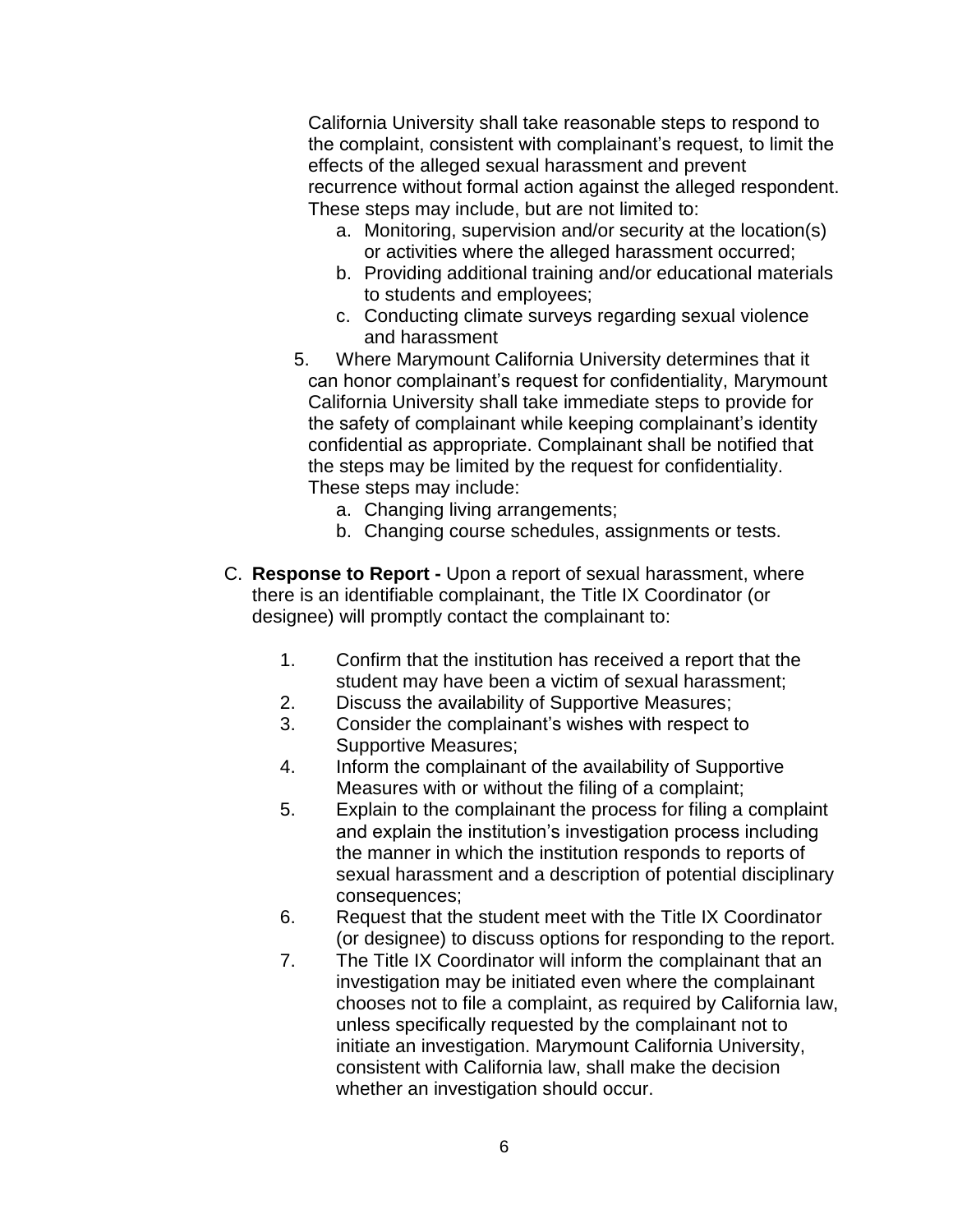- D. **Outreach/Information Packet** Additionally, upon a receipt of a report of sexual assault, dating violence, domestic violence or stalking, Marymount California University shall provide to the identifiable complainant, an information packet that contains procedures to follow if a sex offense, domestic violence, dating violence, sexual assault, or stalking has occurred, including information in writing about:
	- 1. The importance of preserving evidence as may be necessary to the proof of criminal domestic violence, dating violence, sexual assault, or stalking, or in obtaining a protection order and the identification and location of witnesses;
	- 2. How and to whom the alleged offense should be reported;
	- 3. Options regarding law enforcement and campus authorities, including notification of the option to:
		- a. Notify proper law enforcement authorities, including oncampus and local police;
		- b. Be assisted by campus authorities in voluntarily notifying law enforcement authorities; and
		- c. Decline to notify such authorities.
	- 4. Where applicable, their rights and the institution's responsibilities regarding orders of protection, no contact orders, restraining orders, or similar lawful orders issued by a criminal, civil, or tribal court;
	- 5. Information about applicable and available services both at the institution and in the community including information about the availability of, and contact information for, on- and offcampus resources and services, and coordination with law enforcement, as appropriate;
	- 6. Options for available reasonably available assistance and accommodations and how to request them;
	- 7. Information about the participation of victim advocates and other supporting individuals;
	- 8. Confirmation or acknowledgment that Marymount California University has received a report that the student may have been a victim of sexual harassment;
	- 9. A statement that retaliation for filing a complaint or participating in a complaint process, or both, is prohibited; and
	- 10. A statement that this policy is established pursuant to California law and is consistent with Title IX for the investigation of student sexual harassment complaints.

Marymount California University's information packet for victims of sexual harassment as described in this policy is available from the Title IX Coordinator.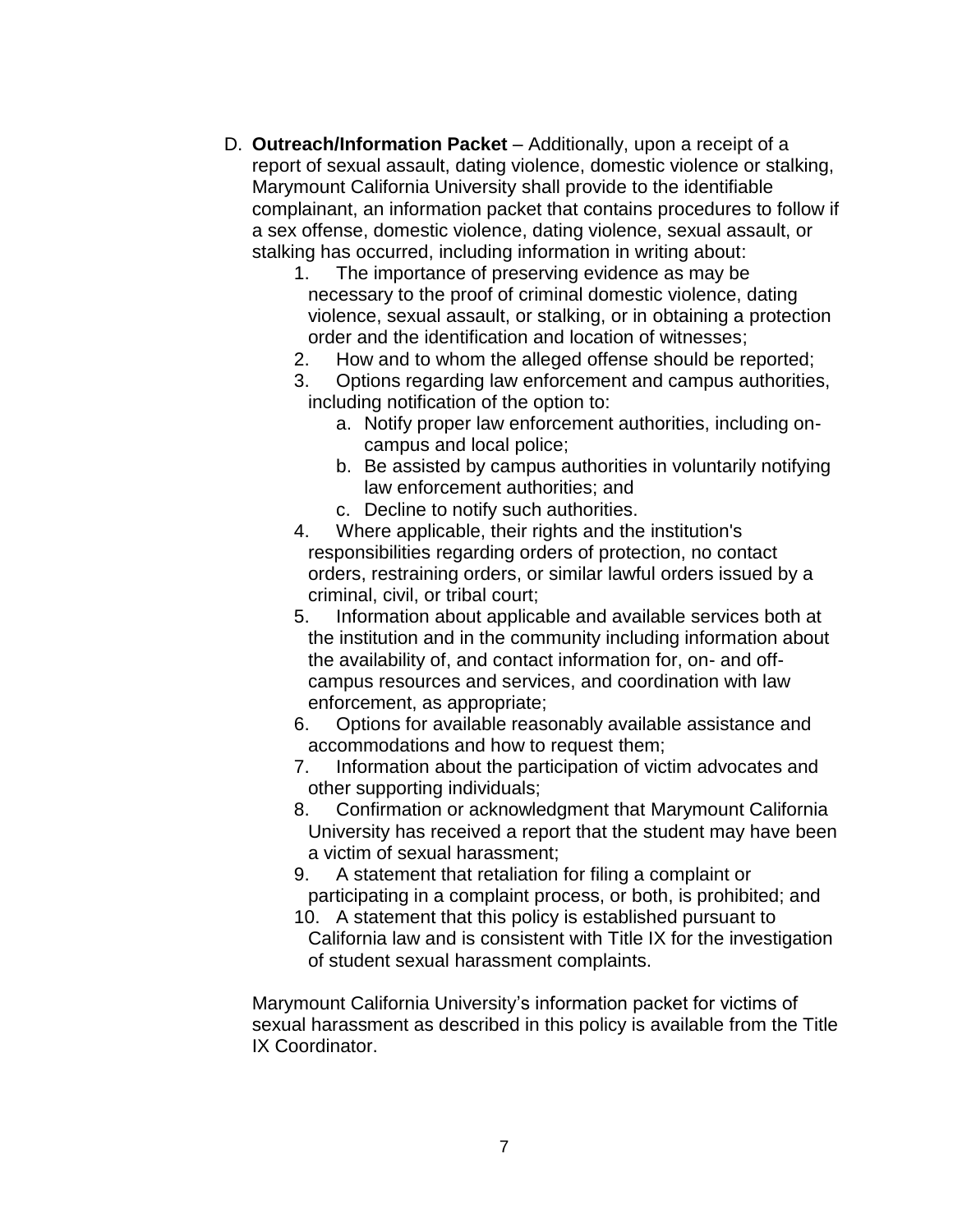- E. **Implementation of Supportive Measures** Marymount California University shall treat parties equitably by offering Supportive Measures, as defined by the Title IX Policy, to the parties, and by following the grievance process in this policy before the imposition of any disciplinary sanctions or other actions that are not Supportive Measures as against the respondent. Marymount California University will maintain as confidential any Supportive Measures provided to the complainant or respondent, to the extent that maintaining such confidentiality would not impair the ability of Marymount California University to provide the Supportive Measures. The Title IX Coordinator is responsible for coordinating the effective implementation of Supportive Measures. The Title IX Coordinator should record and retain records regarding requests and provision of Supportive Measures in accordance with the requirements set out at Section XVI, Record Keeping, below.
- F. **Requests for Accommodations** Marymount California University shall consider and respond to requests for accommodation relating to prior instances of sexual harassment that could contribute to a hostile educational environment or otherwise interfere with a student's access to education where both individuals are, at the time of the request, subject to Marymount California University's policies.

# **G. No-Contact Directives**

### **1. Unilateral No-Contact Directives**

- a. When requested by a complainant or otherwise determined to be appropriate, Marymount California University shall issue an interim, unilateral no-contact directive prohibiting the respondent from contacting the complaint during the pendency of the grievance process.
- b. Upon issuance of an interim no-contact directive, Marymount California University shall provide the parties with a written justification for the directive and an explanation of the terms of the directive, including the circumstances, if any, under which a violation could be subject to disciplinary action.
- c. Where a unilateral no-contact directive is issued after a decision of responsibility, it shall only apply against the party found responsible.

# **2. Mutual No-Contact Directives**

- a. Marymount California University shall not automatically issue a mutual no-contact directive but shall consider the specific circumstances of each case to determine whether such a directive is appropriate to:
	- i. Protect the non-complaining party's safety or wellbeing; or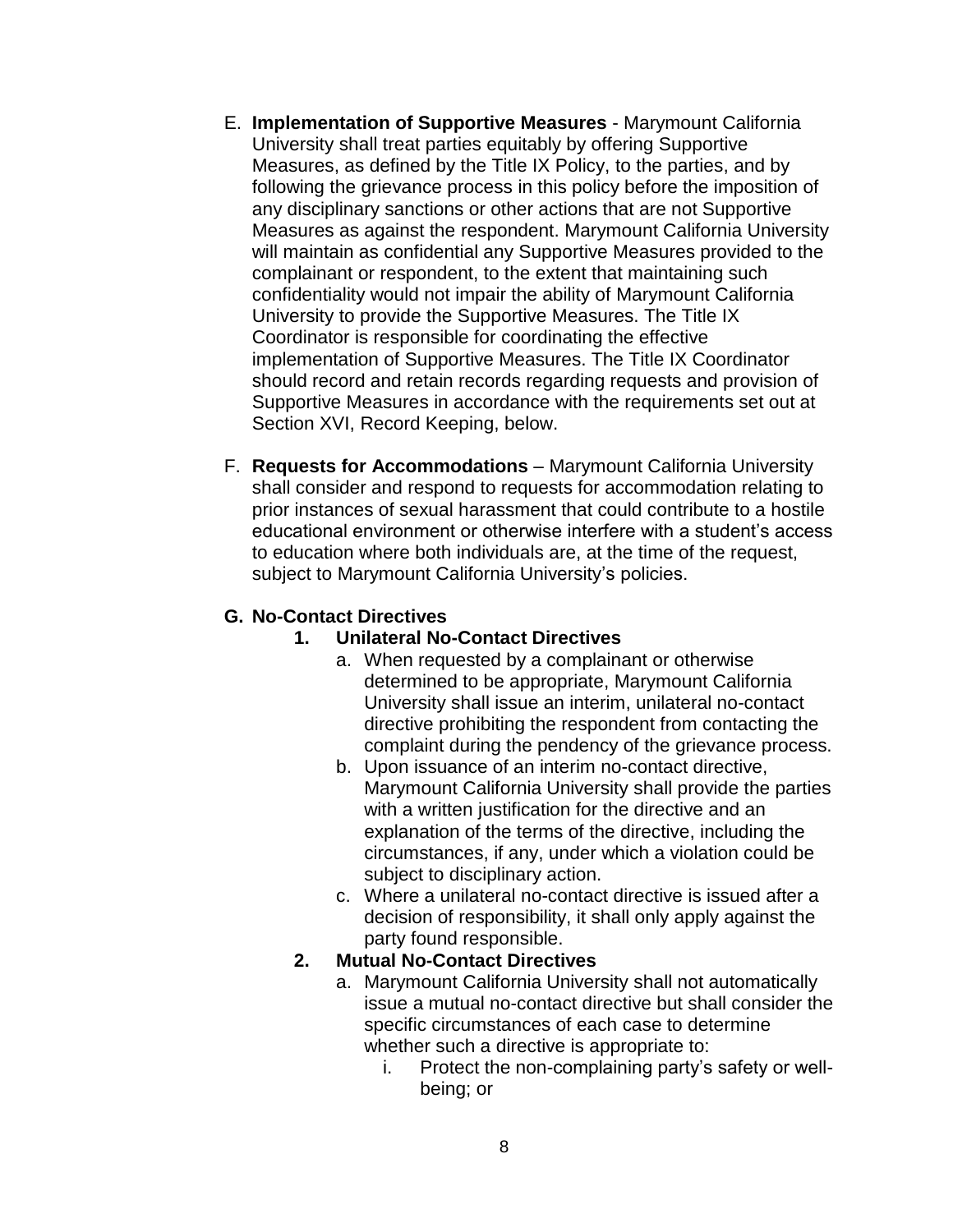- ii. To respond to interference in the grievance process.
- b. Upon issuance of a mutual no-contact directive, Marymount California University shall provide the parties with a written justification for the directive and an explanation of the terms of the directive, including the circumstances, if any, under which a violation could be subject to disciplinary action.
- H. **Emergency Removal** Nothing in this policy precludes Marymount California University from removing a respondent from Marymount California University's education program or activity on an emergency basis, provided that Marymount California University undertakes an individualized safety and risk analysis, determines that an immediate threat to the physical health or safety of any student or other individual arising from the allegations of sexual harassment justifies removal, and provides the respondent with notice and an opportunity to challenge the decision immediately following the removal.
- I. **Administrative Leave** Marymount California University reserves the right to place a non-student employee respondent on administrative leave during the pendency of a grievance process under this policy.
- J. **Amnesty for Student Code of Conduct Violations** A student who participates as a complainant or witness in an investigation of conduct prohibited by this policy will not be subject to disciplinary sanctions for a violation of Marymount California University's student conduct policy at or near the time of the incident, unless Marymount California University determines that the violation was egregious, including, but not limited to, an action that places the health or safety of any other person at risk or involves plagiarism, cheating, or academic dishonesty.

### **VII. Grievance Procedures Principles**

- A. **Non-Adversarial Process** the investigation and adjudication of alleged misconduct is not an adversarial process between the complainant, the respondent(s), and the witnesses. It is a process for Marymount California University to comply with Marymount California University's obligations under existing law.
- B. **Evidentiary Standard** any finding of responsibility, whether made via written determination after an investigation or via written determination after a live hearing shall use the *preponderance of the evidence* standard. This standard requires that *it is more likely than not* that the alleged conduct occurred.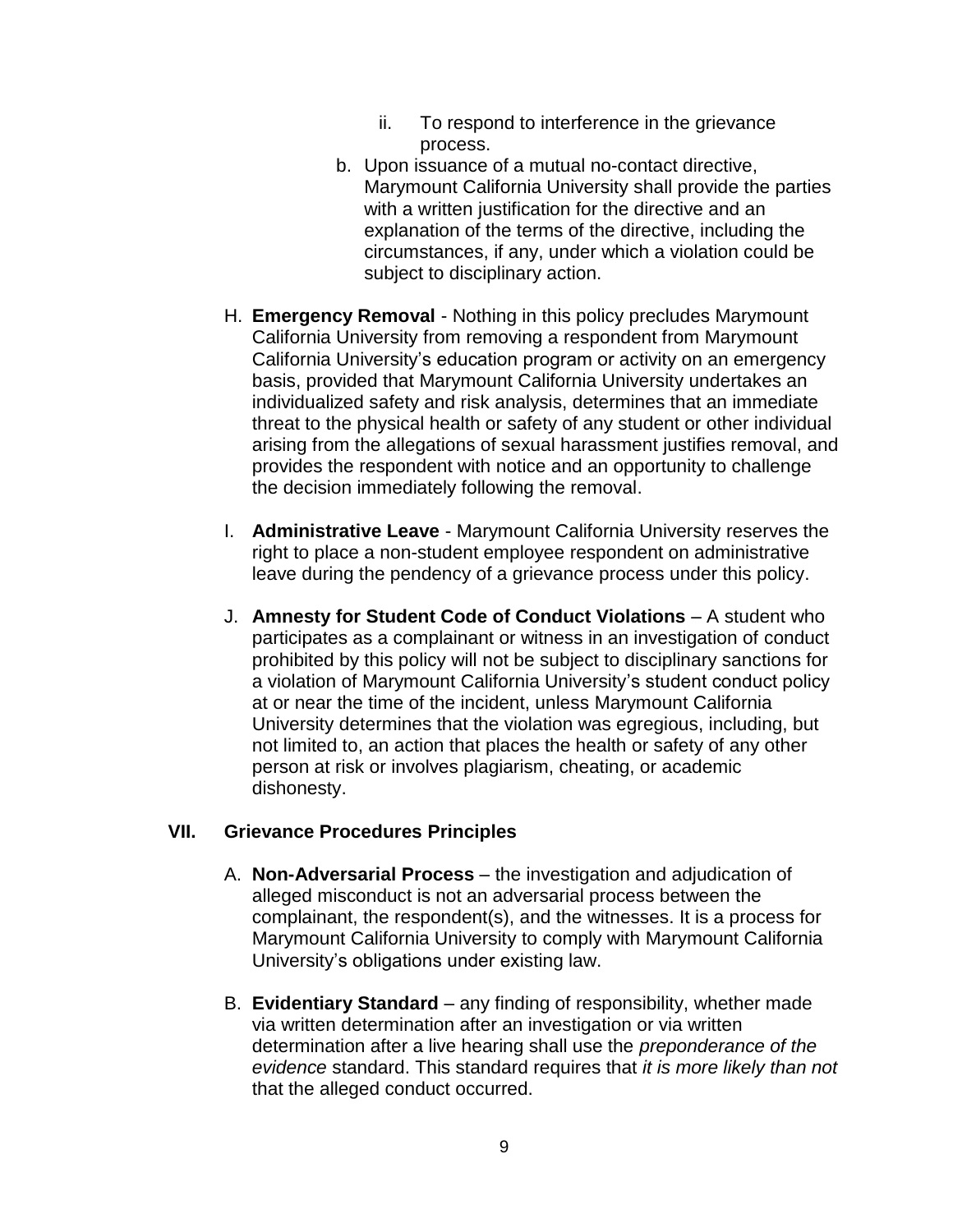### **C. Burden of Proof**

- 1. The complainant does not have the burden of proving the underlying allegation(s) or allegation(s) of misconduct
- 2. The respondent does not have the burden of disproving the underlying allegation(s) or allegation(s) of misconduct.
- 3. The burden of proof and the burden of gathering evidence sufficient to reach a determination regarding responsibility rest on Marymount California University and not on the parties., provided that Marymount California University cannot access, consider, disclose, or otherwise use a party's records that are made or maintained by a physician, psychiatrist, psychologist, or other recognized professional or paraprofessional acting in the professional's or paraprofessional's capacity, or assisting in that capacity, and which are made and maintained in connection with the provision of treatment to the party, unless Marymount California University obtains that party's voluntary, written consent to do so for a grievance process under this section (if a party is not an "eligible student," as defined in 34 CFR 99.3, then Marymount California University must obtain the voluntary, written consent of a ''parent,'' as defined in 34 CFR 99.3).
- D. Marymount California University will require and ensure that any individual designated as a Title IX Coordinator, investigator, decisionmaker, or any person to facilitate an informal resolution process is neutral and does not have a conflict of interest or bias for or against complainants or respondents generally or an individual Complainant or Respondent. Marymount California University may use internal personnel or external parties in the informal resolution process or the grievance process, provided that they meet this requirement.
- E. Marymount California University shall ensure that the investigation and adjudication of complaints is impartial and trauma-informed.
- F. All parties have an opportunity to have a support person or advisor accompany the party to any stage of the process. All parties have the right to consult with an attorney, at their own expense, at any stage of the process if they wish to do so. Marymount California University will not provide a party with an advisor if the party is unable to.
- G. **Extensions of Time in the Grievance Process** The Title IX Coordinator may grant or deny requests from either party to temporarily delay the grievance process or may issue the limited extension of time frames for good cause with written notice to the complainant and the respondent of the delay or extension and the reasons for the action. Such requests will not be unreasonably denied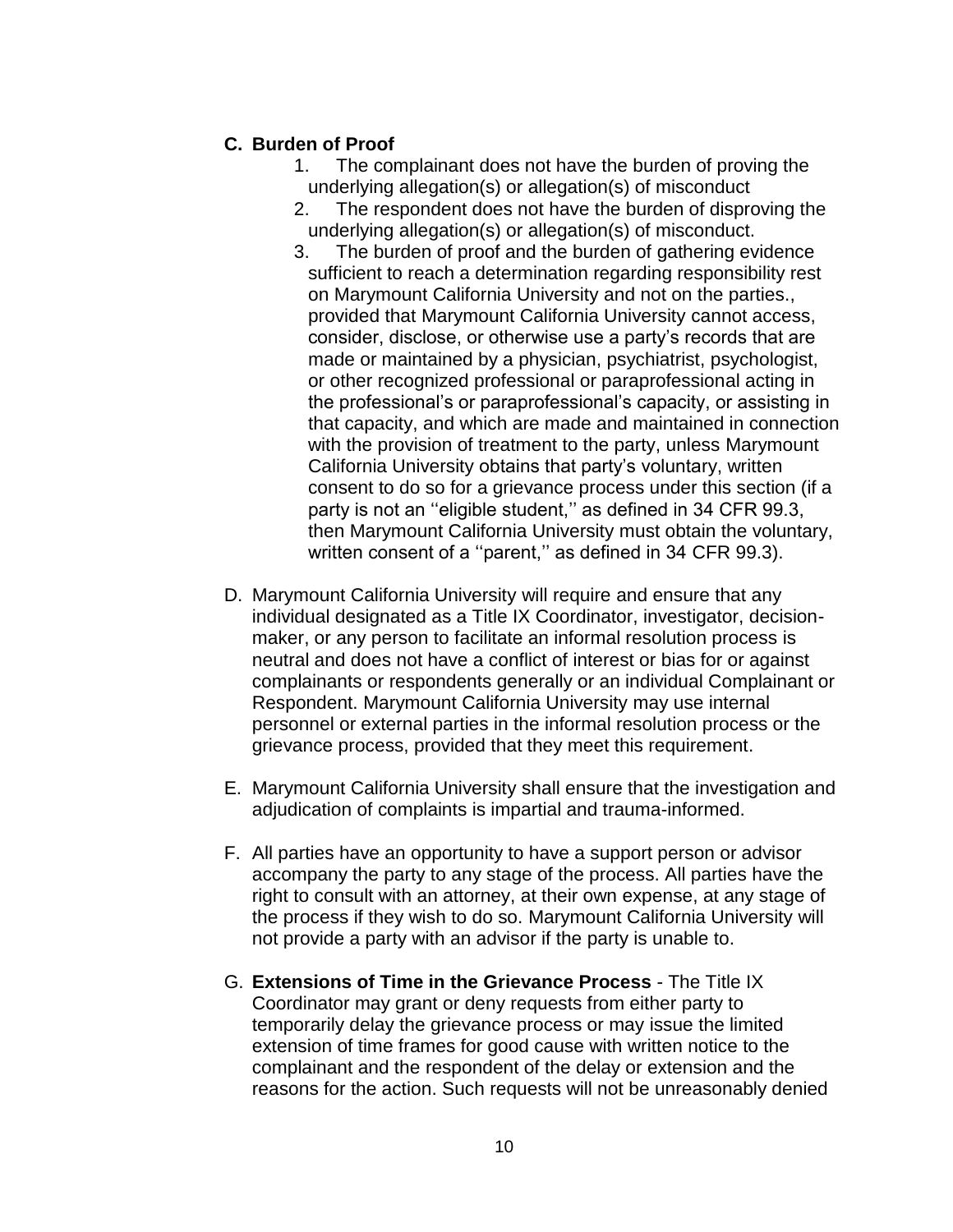by Marymount California University where the request is related to a period of examination or school closure.

Good cause may include considerations such as the absence of a party, a party's advisor, or a witness; concurrent law enforcement activity; or the need for language assistance or accommodation of disabilities.

H. Marymount California University will provide periodic updates on the grievance process to the complainant and respondent consistent with the timelines referenced in this policy.

#### **VIII. Evidentiary Principles**

The following principles apply equally to the investigatory phase and the hearing phase of a grievance process under this policy where a determination is made by Marymount California University that a hearing phase is necessary.

- A. An investigator and/or hearing officer shall not consider the past sexual history of a complainant or respondent except in the following limited circumstances:
	- 1. Only where prior or subsequent sexual history between the complainant and anyone other than the respondent is directly relevant to provide that physical injuries alleged to have been inflicted by the respondent were inflicted by another individual;
	- 2. Where the existence of a dating relationship or prior or subsequent consensual sexual relations between the complainant and respondent is relevant to how the parties communicated consent in prior or subsequent sexual relations.
- B. Where an investigator and/or hearing officer allows consideration of evidence of a dating relationship or prior or subsequent consensual sexual relations between complainant and respondent pursuant to the above, the mere fact that complainant and respondent engaged in other consensual sexual relations with one another is never sufficient, in isolation, to establish that the conduct in question was consensual.
- C. Prior to allowing consideration of any evidence described in this section, the investigator and/or hearing officer shall provide a written explanation to the parties as to why consideration of this evidence is consistent with these standards.
- D. Parties shall be given the opportunity to identify witnesses and other evidence to assist in determining whether a violation of this policy has occurred. Parties are informed that any evidence available, but not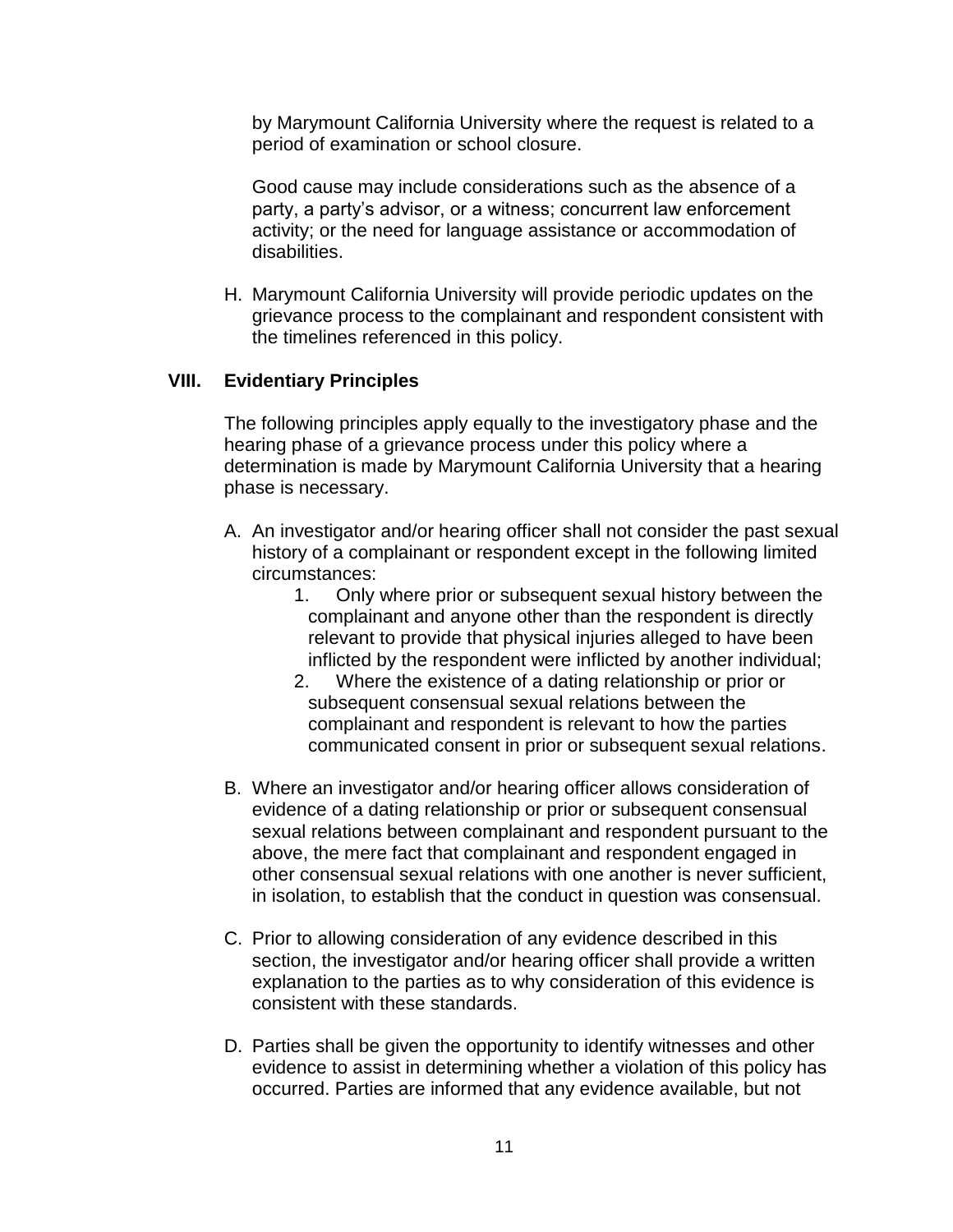disclosed during the investigation, might not be considered at a subsequent hearing, if such a hearing takes place.

# **IX. Informal Resolution of Complaints of Prohibited Sexual Harassment**

- A. Consistent with the requirements of this section, at any time prior to reaching a determination regarding responsibility Marymount California University may facilitate an informal resolution process, such as mediation, that does not involve a full investigation and adjudication, provided that Marymount California University:
	- 1. Provides to the parties a written notice disclosing:
		- a. The allegations;
		- b. The requirements of the informal resolution process including the circumstances under which it precludes the parties from resuming a complaint arising from the same allegations, provided, however, that at any time prior to agreeing to a resolution, any party has the right to withdraw from the informal resolution process and resume the grievance process with respect to the complaint; and
		- c. Obtains the parties' voluntary, written consent to the informal resolution process and does not offer or facilitate an informal resolution process to resolve allegations that an employee sexually harassed a student.
	- 2. Completes the informal resolution process withing sixty (60) days of receiving the complaint, unless unusual or complex circumstances exist
- B. Marymount California University cannot mandate mediation to resolve allegations of sexual harassment and cannot allow mediation, even on a voluntary basis, to resolve allegations of sexual violence.
- C. Marymount California University will not require informal resolution as a prerequisite to the receipt of remedial measures from Marymount California University which safeguard the complainant's access to education.
- D. Marymount California University does not require as a condition of enrollment or continuing enrollment, or employment or continuing employment, or enjoyment of any other right, waiver of the right to an investigation and adjudication of Formal Complaints of sexual harassment under this policy. Marymount California University shall not require the parties to participate in an informal resolution process.

# **X. Procedural Steps for Investigation of Complaints**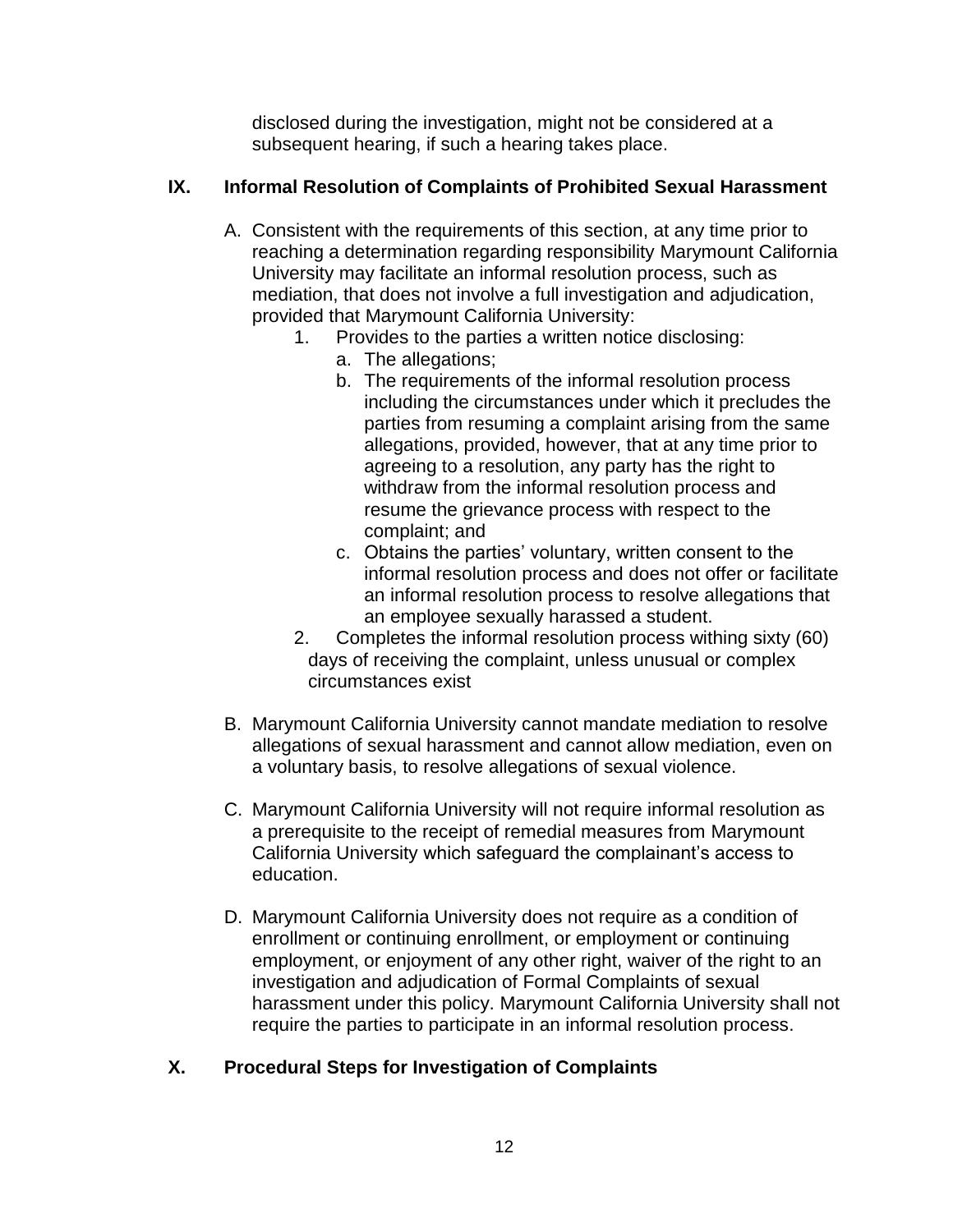- A. **Notice of Investigation** The Marymount California University's Title IX Coordinator initiates the investigation process by providing written notification to both parties that Marymount California University is conducting a formal investigation into the complaint (a Formal Complaint, as defined in the Title IX Policy is not required). This written notification shall contain the following:
	- 1. This policy as a link or attachment.];
	- 2. Notice of the allegations of prohibited conduct as defined in this policy, including sufficient details known at the time and with sufficient time to prepare a response before any initial interview. Sufficient details include the identities of the parties involved in the incident, if known, the conduct allegedly constituting sexual harassment under this policy, and the date and location of the alleged incident, if known;
	- 3. Identification of the alleged institutional policy violations under review;
	- 4. A statement that the Respondent is presumed not responsible for the alleged conduct and that a determination regarding responsibility is made at the conclusion of the grievance process;
	- 5. Notification to the parties that they may have an advisor of their choice, who may be, but is not required to be, an attorney;
	- 6. Notice to the parties regarding appropriate counseling resources developed and maintained by Marymount California University for parties in misconduct matters involving sexual harassment;
	- 7. Notification to the parties that they may inspect and review evidence, as set forth in this policy; and
	- 8. A statement (or reference to any provision in Marymount California University's code of conduct) that Marymount California University prohibits knowingly making false statements or knowingly submitting false information during the grievance process.
- B. **Consolidation of Related Complaints** Where multiple complaints arise out of the same set of factual allegations or where multiple policies may be implicated by the same set of factual allegations, Marymount California University reserves the discretion to bifurcate, consolidate and/or combine the investigation and/or adjudication of those complaints.
- C. **Amended Notice of Investigation** If, in the course of an investigation, Marymount California University decides to investigate allegations about the complainant or respondent that are not included in the initial notice of investigation, Marymount California University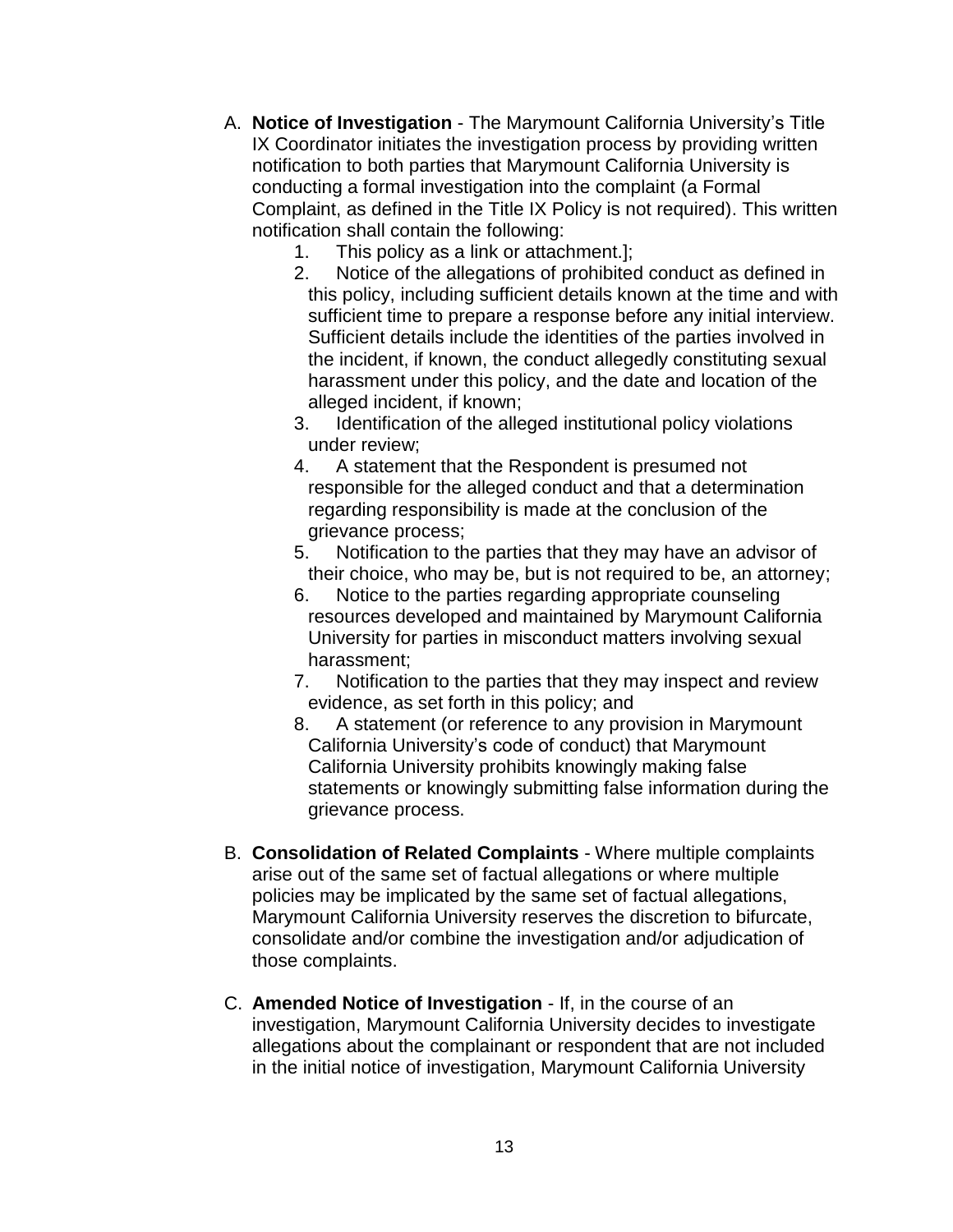must provide notice of the additional allegations to the parties whose identities are known.

- D. If not serving as the Investigator, the Title IX Coordinator will appoint an Investigator, who may be an employee or official of Marymount California University or may be an external investigator with appropriate experience or expertise. The parties will be provided with notice of the identity of the appointed Investigator and will be informed that any objections to the service of the appointed Investigator on grounds of conflict of interest or a lack of impartiality should be submitted in writing to the Title IX Coordinator within three (3) days of notice of the appointment. The Title IX Coordinator will decide promptly whether the appointed Investigator will or will not continue to conduct the investigation. Any materials collected or notes prepared by the Investigator during the objection period will be turned over to any replacement Investigator. The replacement Investigator will decide whether to use such materials or not
- E. When investigating a complaint, Marymount California University shall, within 45 days of notifying the parties of the investigation, unless unusual or complex circumstances exist:
	- 1. Engage in fact-gathering of all relevant facts. Credibility resolutions and fact-finding shall be conducted in the live hearing phase of the grievance process;
	- 2. Provide both parties an equal opportunity to inspect and review any evidence obtained as part of the investigation that is directly related to the allegations raised in the complaint, including the evidence upon which Marymount California University does not intend to rely in reaching a determination regarding responsibility and inculpatory or exculpatory evidence whether obtained from a party or other source, so that each party can meaningfully respond to the evidence prior to conclusion of the investigation;
	- 3. Prior to completion of the investigative report, send to each party and the party's advisor, if any, the evidence subject to inspection and review in an electronic format or a hard copy, and the parties must have at least ten (10) days to submit a written response, which the investigator will consider prior to completion of the investigative report;
	- 4. Make all such evidence subject to the parties' inspection and review available at any hearing to give each party equal opportunity to refer to such evidence during the hearing, including for purposes of cross-examination; and
	- 5. Create an investigative report that fairly summarizes relevant evidence.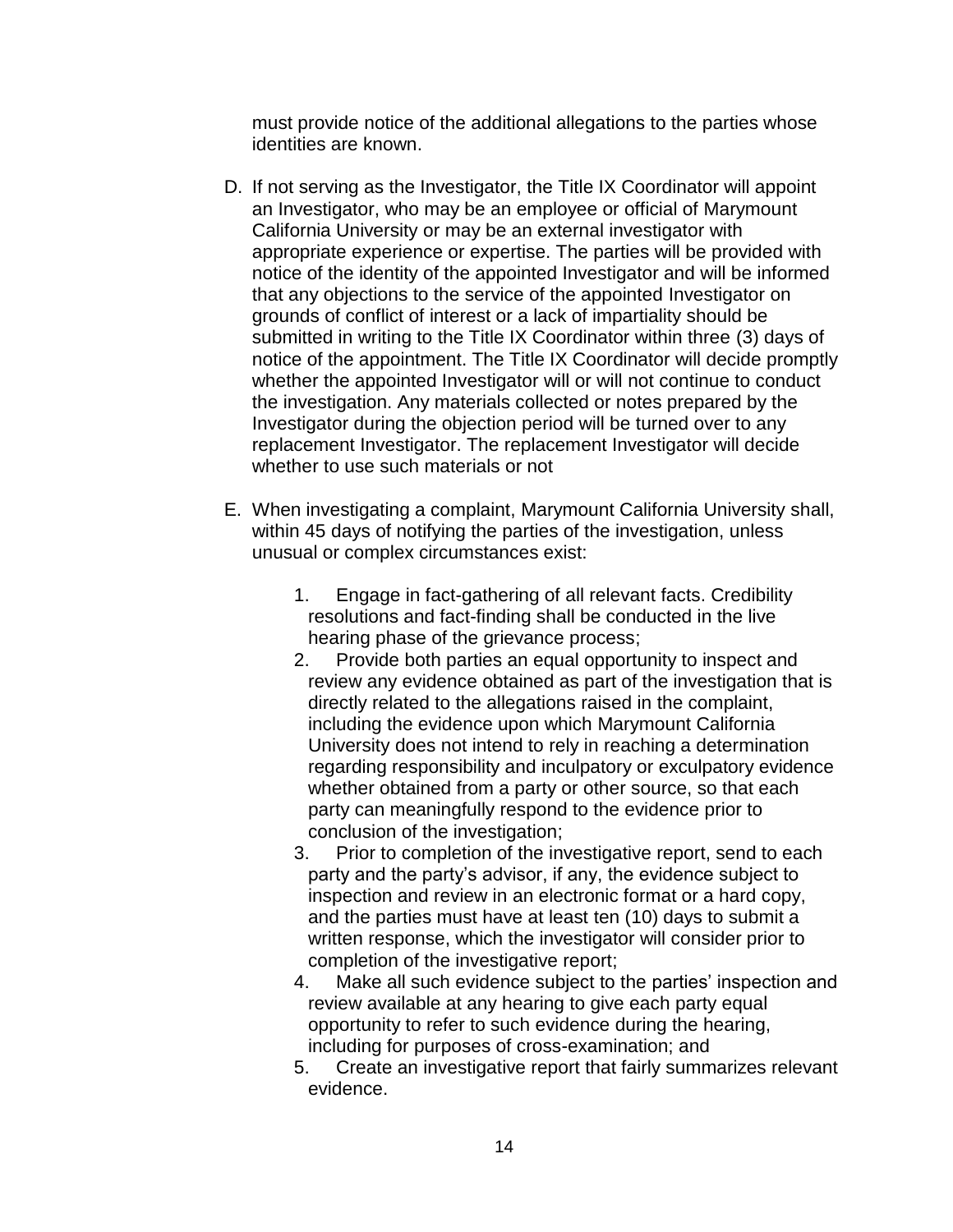F. At least ten (10) days prior to a hearing, if one is held, or other time of determination regarding responsibility, the Title IX Coordinator shall send to each party and the party's advisor, if any, the investigative report in in an electronic format or a hard copy, for their review and written response. Upon finalization of the investigative report, the Title IX Coordinator shall provide it to the decision-maker(s).

#### **XI. Hearings for Complaints of Prohibited Sexual Harassment**

- A. Following the investigation, Marymount California University shall make a determination as to whether a live hearing is necessary to determine whether the alleged conduct is more likely than not to have occurred. In making this determination, Marymount California University shall consider:
	- Whether the parties elected to participate in the investigation;
	- Whether each party had the opportunity to suggest questions to be asked of the other party or witnesses, or both, during the investigation; and
	- Whether the credibility of witnesses is at issue and significant disciplinary sanctions are possible such that a live hearing would help to resolve credibility determinations.

Where Marymount California University has determined that it is appropriate and necessary to hold a live hearing, the following procedures shall be used:

B. Following the investigation, within 30 days of sending the final investigative report to the parties, unless unusual or complex circumstances exist, Marymount California University shall conduct a live hearing in front of the decision-maker(s), which may be an individual or a Review Panel, for the purposes of determining responsibility for allegations of sexual harassment in the complaint. The decision-maker(s) cannot be the same person(s) as the Title IX Coordinator or the investigator(s). A decision-maker may include internal employees or external third-parties contracted by Marymount California University. If using a Review Panel, the Title IX Coordinator will choose three Review Panel members to attend the hearing and make determinations. All potential Review Panel members will receive annual training as specified by this policy. The parties each may challenge the participation of any member of the Review Panel for conflict of interest or other good cause. The Title IX Coordinator will make the final decision whether to select an alternate upon a challenge from a party. If using a Review Panel, the Title IX Coordinator will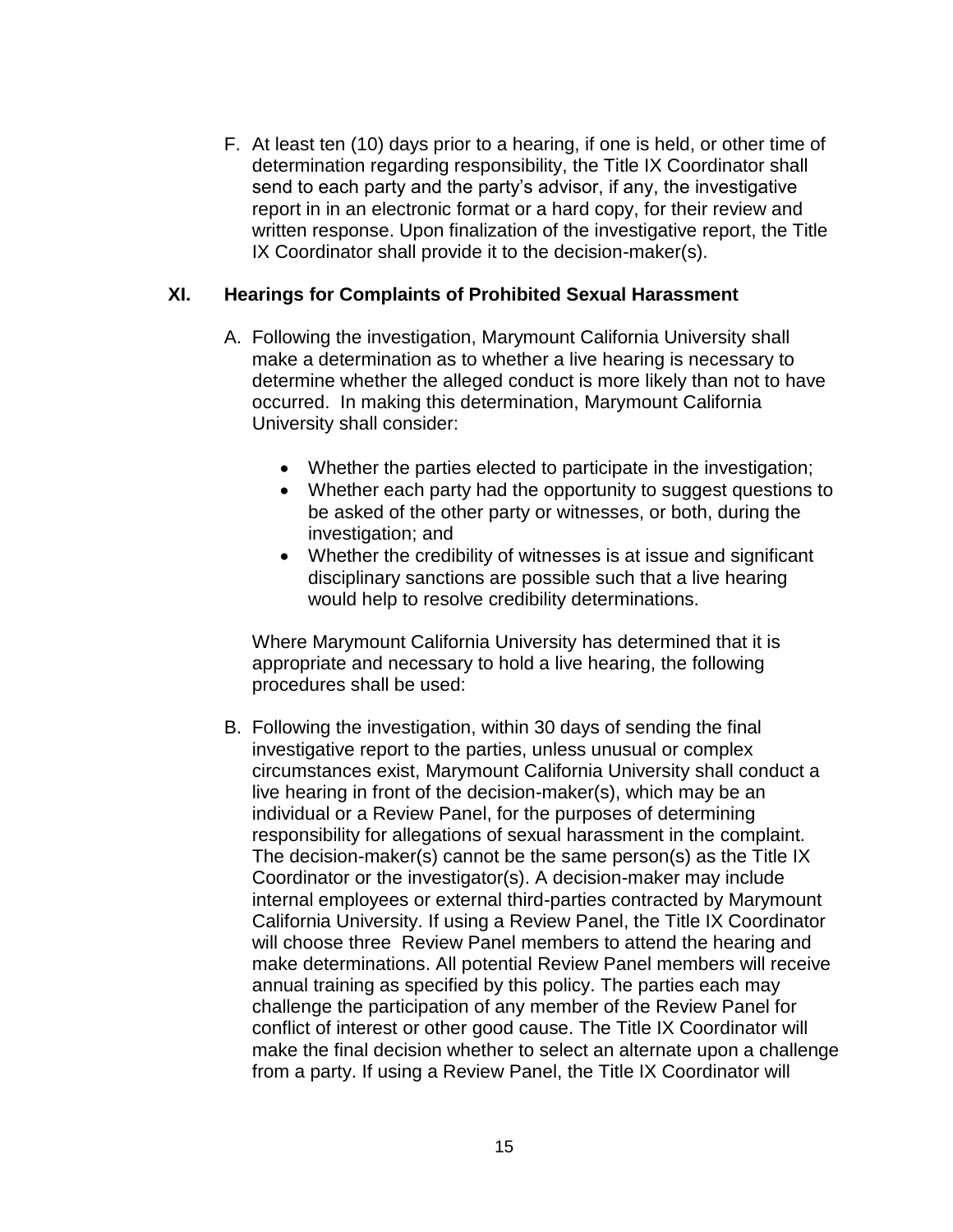appoint a member of the Review Panel to be Chair of the Review Panel.

### **C. Pre-Hearing Procedures**

- 1. The parties shall separately participate in a pre-hearing meeting with the Decision-maker/Chair of Review Panel to discuss the process and administration of the live hearing.
- 2. Prior to or during this meeting, the Decision-maker/Chair of Review Panel will set the deadlines for submitting and exchanging the names of witnesses, evidence and pre-hearing questions.
- 3. All parties shall have the opportunity to submit written questions to the Decision-maker/Chair of Review Panel in advance of the live hearing.
- D. The live hearing will be closed. The only individuals permitted to participate in the hearing are as follows: the complainant and respondent, the decision-maker(s), the advisor for each party, any witnesses (only while being questioned), and any individual providing authorized accommodations or assistive services.
- E. Live hearings may be conducted with all parties physically present in the same geographic location or, at Marymount California University's discretion, any or all parties, witnesses, and other participants may appear at the live hearing virtually, with technology enabling participants simultaneously to see and hear each other.
- F. At the request of either party, Marymount California University shall provide for the live hearing to occur with the parties located in separate rooms with technology enabling the decision-maker(s) and parties to simultaneously see and hear the party or the witness answering questions.
- G. The Decision-maker/Chair of the Review Panel shall provide an explanation of the meaning of the *preponderance of the evidence* standard and affirm that it will apply to the adjudication of the issues before the Decision-maker/Review Panel.

### **H. Questioning at the Live Hearing**

- 1. The parties shall have the opportunity to submit written questions to the Decision-maker/Chair of Review Panel in advance of the hearing;
- 2. No direct examination or cross examination of any party or witness shall be conducted by a party or party advisor. Direct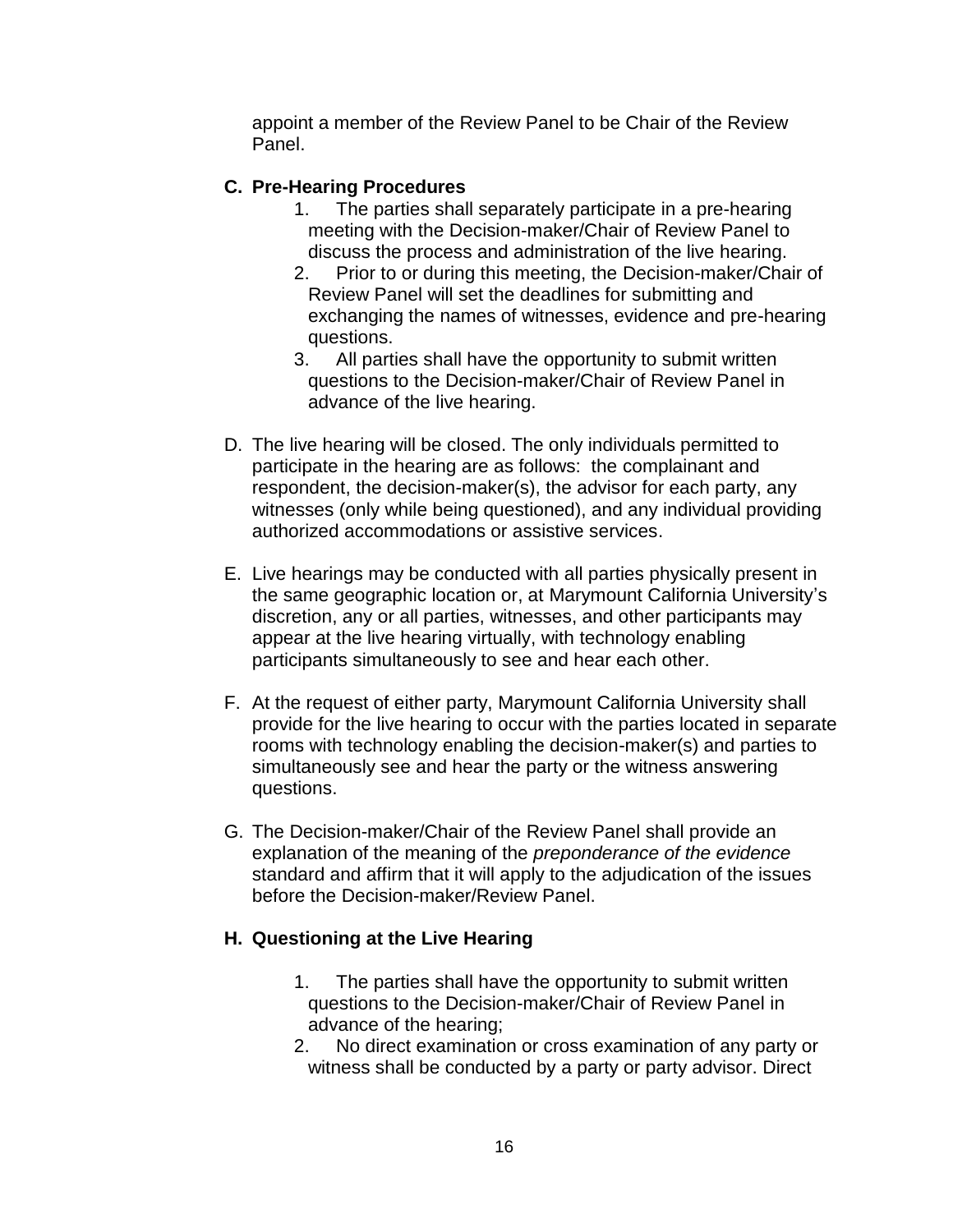examination or cross examination will only be conducted by the Decision-maker/Chair of the Review Panel;

- 3. The Decision-maker/Chair of the Review Panel shall prohibit questions of either party or of any witnesses that are repetitive, irrelevant or harassing;
- 4. The parties or their advisors shall have the opportunity to note a written objection to the question(s) posed. Neither the Decision-maker/Chair of the Review Panel nor Marymount California University are obligated to respond to the objection – other than to include any objection in the record.
- 5. The Decision-maker/Chair of Review Panel shall have the authority and obligation to discard or rephrase any question that the Decision-maker/Chair of Review Panel determines to be repetitive, irrelevant, or harassing. In making these determinations, the Decision-maker/Chair of the Review Panel is not bound by, but may take guidance from, the California Rules of Evidence.
- 6. Generally, the parties or their advisor(s) may not introduce evidence, including witness testimony, at the hearing that the party did not identify during the investigation and that was available at the time of the investigation. The Decisionmaker/Chair of the Review Panel has the discretion, for good cause, to accept or exclude such new evidence offered at the hearing.

# **I. Use of Witness Statements**

- 1. If a party or witness does not submit to cross examination at the live hearing, for cases involving significant disciplinary sanctions against students, the Decision-maker/Review Panel must not rely on any statement of that party or witness that has not been subject to cross-examination when making a credibility determination but may reach a determination based on evidence that does not constitute a statement by the party. For purposes of this paragraph, cross examination refers to questions posed by the Decision-maker/Review Panel, whether its own or questions provided by a party.
- 2. The Decision-maker/Review Panel cannot draw an inference about the determination regarding responsibility based solely on a party's or witness's absence from the live hearing or refusal to answer cross examination or other questions

# **J. Written Determination of the Decision-Maker**

1. Either after the submission of the final investigative report if there is no live hearing or after the completion of the live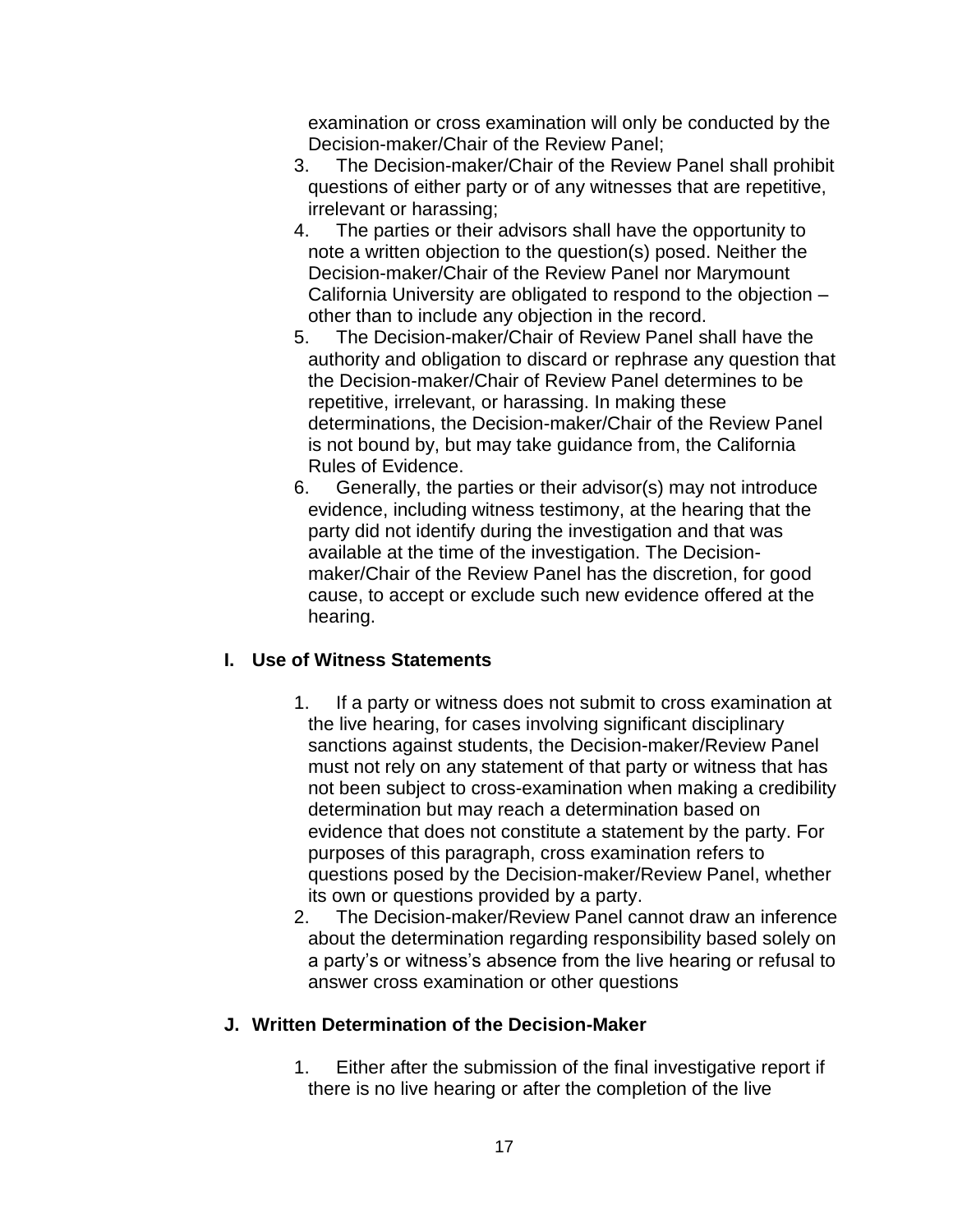hearing, unless unusual or complex circumstances exist, the decision-maker shall issue a written determination regarding responsibility. Such a written determination shall be issued within fourteen days of the conclusion of the live hearing or, if there is no hearing, of the submission of the final investigative report to the parties.

- 2. If the decision-maker is a Review Panel, a majority of the Review Panel members must find that a policy violation occurred and a majority of the Review Panel members must assent to any sanction(s) imposed. To reach this determination, the decision-maker(s) must utilize the preponderance of the evidence standard.
- 3. The written determination must be sent simultaneously to both parties and must include:
	- a. Notice of the outcome of the complaint including identification of the allegations potentially constituting sexual harassment as defined by this policy;
	- b. A description of the procedural steps taken from the receipt of the Formal Complaint through the determination, including any notifications to the parties, interviews with parties and witnesses, site visits, methods used to gather other evidence, and hearings;
	- c. Findings of fact supporting the determination;
	- d. Conclusions regarding the application of Marymount California University's policy to the facts;
	- e. A statement of, and rationale for, the result as to each allegation, including a determination regarding responsibility, any disciplinary sanctions imposed on the respondent, and whether remedies designed to restore or preserve equal access to Marymount California University's education program or activity will be provided to the complainant; and
	- f. The procedures and permissible bases for appeal, as set forth in this policy.
- 4. In the written determination, Marymount California University shall provide assurances that it will takes steps to prevent recurrence of any harassment and to correct its discriminatory effects on the complainant and others, if appropriate.
- 5. The determination regarding responsibility becomes final either on the date that Marymount California University provides the parties with the written determination of the result of the appeal, if an appeal is filed, or if an appeal is not filed, the date on which an appeal would no longer be considered timely

### **XII. Appeals**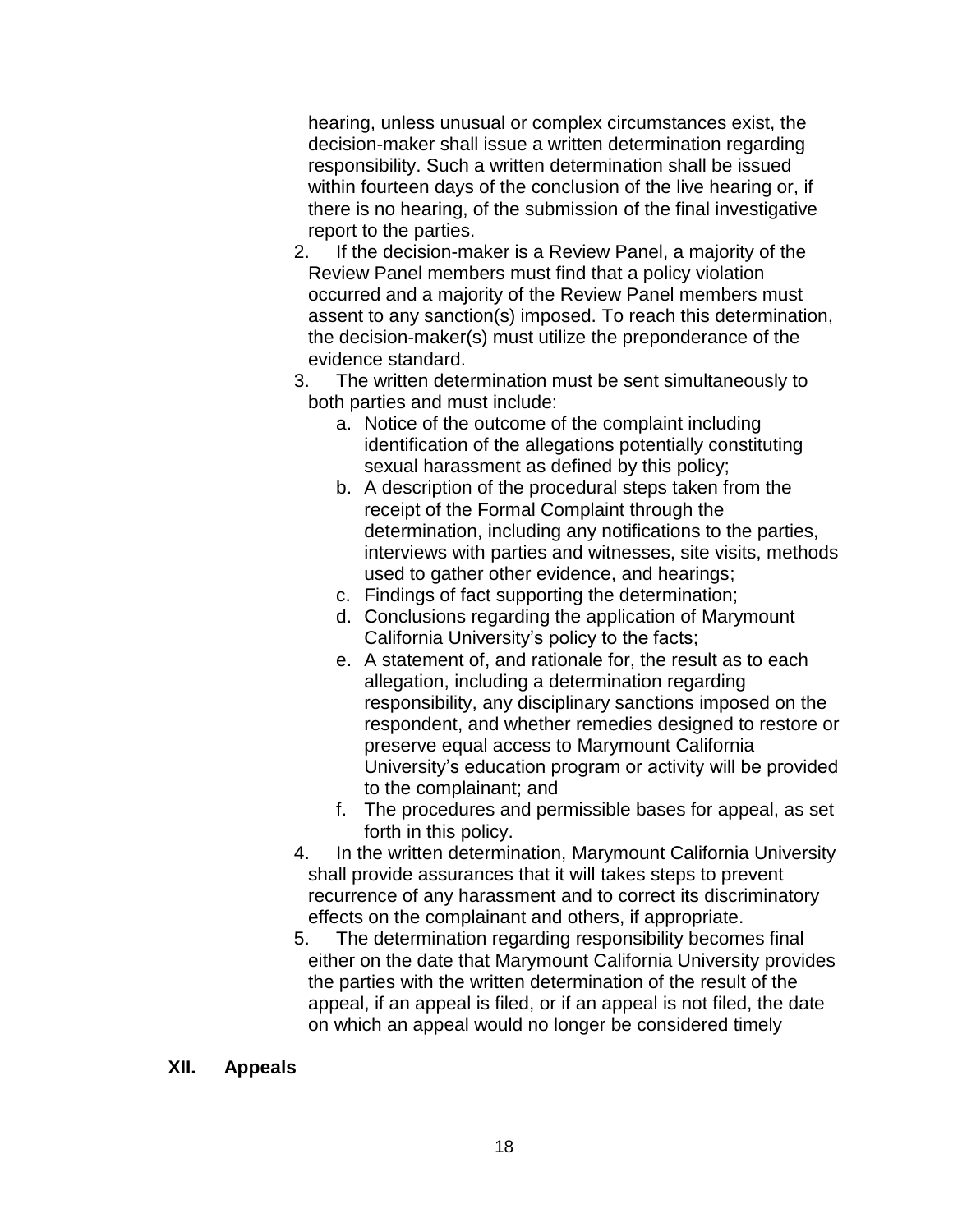# **A. Grounds**

Within ten (10) days receiving the written determination, either party may appeal from a determination of responsibility, and from Marymount California University's dismissal of a complaint or any allegations therein, on the following grounds:

- 1. Procedural irregularity that affected the outcome of the matter;
- 2. New evidence that was not reasonably available at the time the determination regarding responsibility or dismissal was made that could affect the outcome of the matter; and
- 3. The Title IX Coordinator, investigator(s), and/or decisionmakers had a conflict of interest or bias for or against complainants or respondents generally or the individual complainant or respondent that affected the outcome of the matter.

The appeal must be made in writing and sent to the Title IX Coordinator.

# **B. Response to Appeals**

As to all appeals, the Title IX Coordinator (or designee) shall:

- 1. Notify the other party in writing immediately when an appeal is filed and implement appeal procedures equally for both parties;
- 2. Ensure that the decision-maker(s) for the appeal are not the same person as the decision-maker(s) that reached the determination regarding responsibility or dismissal, the investigator(s), or the Title IX Coordinator.
- 3. Ensure that the decision-maker(s) for the appeal complies with the standards set forth in this policy; and
- 4. Give the non-appealing party an opportunity to submit a written statement in response to the appeal within ten (10) days of receipt of the appeal, which shall be transmitted within two (2) business days to the appeal decision-maker(s) and the appealing party.

# **C. Decision on Appeal**

Within twenty (20) days of receiving the appeal and the response, the appeal decision-maker(s) shall issue a written decision describing the result of the appeal and the rationale for the result; and provide the written decision simultaneously to both parties. The appeal decision-maker(s) may deny the appeal or, if the appeal ground(s) has or have been met, may return the case to the initial decision-maker(s) for reconsideration, or convene a new hearing. If a case is returned to the initial decision-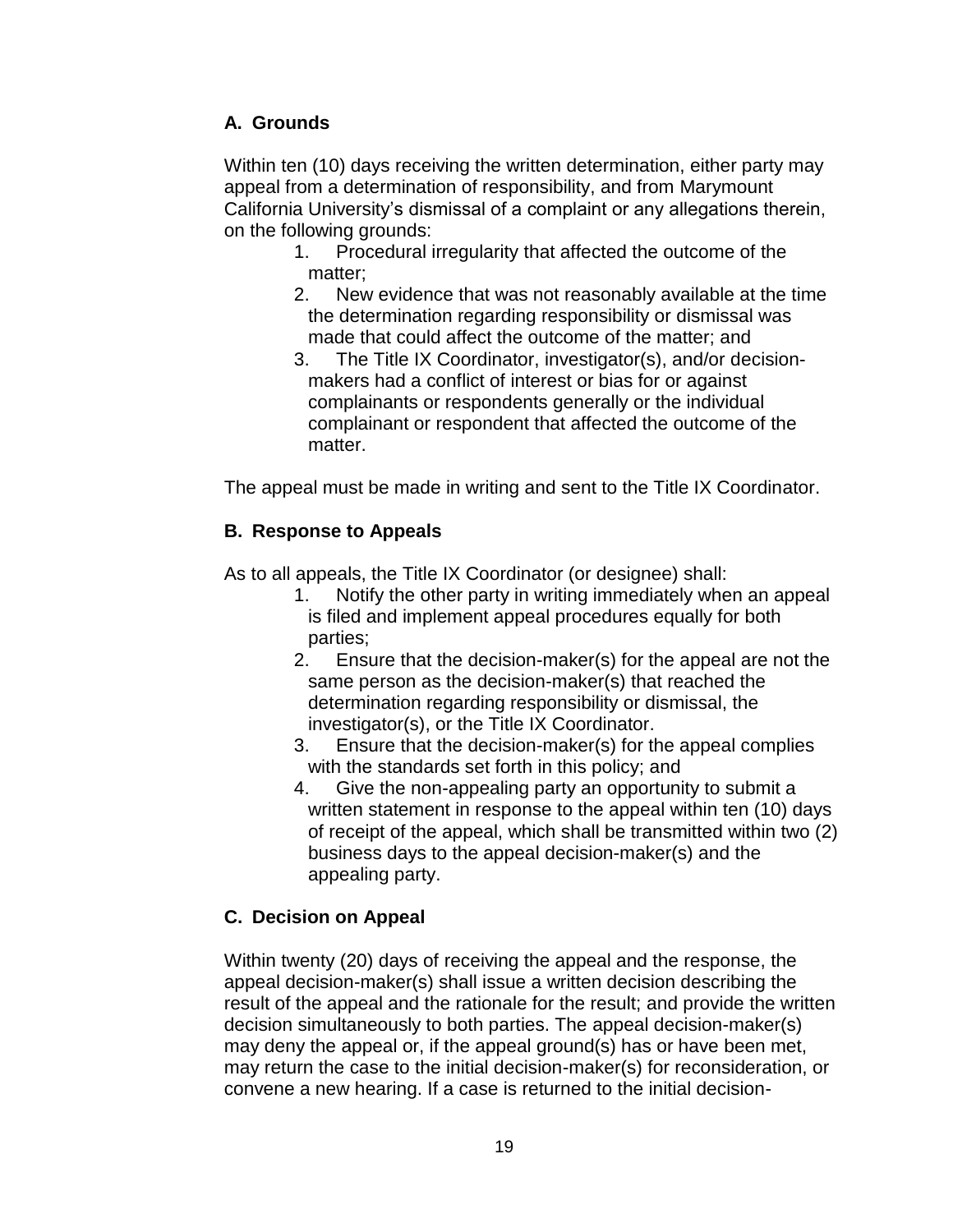maker(s), the appeal decision-maker(s) shall identify which aspects merit further review.

### **XIII. Remedies and Sanctions**

- A. Remedies must be designed to restore or preserve equal access to Marymount California University's education program or activity.
- B. A student found responsible for a violation of this policy will be subject to sanction(s) regardless of whether legal proceedings involving the same incident are underway or anticipated. An employee found responsible for a violation of this policy will be subject to sanction(s) up to and including termination of employment.
- C. Possible sanctions and remedies that Marymount California University may implement following any determination of responsibility against a student may include: expulsion, withdrawal of an awarded degree, a no contact order, written warning, suspension, a fine, restitution, community service, probation, reference to counseling, termination of employment, and notation in the respondent's official student or personnel file of the fact of the violation and the sanction.
- D. The Title IX Coordinator is responsible for effective implementation of any remedies.

# **XIV. Confidentiality**

A. Consistent with the requirements of this policy, Marymount California University shall keep confidential the identity of any individual who has made a report or complaint of sex discrimination, including any individual who has made a report or filed a complaint of sexual harassment, any complainant, any individual who has been reported to be the perpetrator of sex discrimination, any respondent, and any witness, except as may be permitted by the FERPA statute, 20 U.S.C. 1232g, or FERPA regulations, 34 CFR part 99, or as required by law, or to carry out the purposes of 34 CFR part 106, including the conduct of any investigation, hearing, or judicial proceeding arising thereunder. This means that Marymount California University will protect the party's privacy consistent with this Policy but may disclose information to those who have a legitimate need to know, and, in order to process complaints under this policy.

Confidentiality is not absolute, however. Where criminal conduct has occurred, or where the health and/or safety of others in the community may be in danger, it may be necessary for Marymount California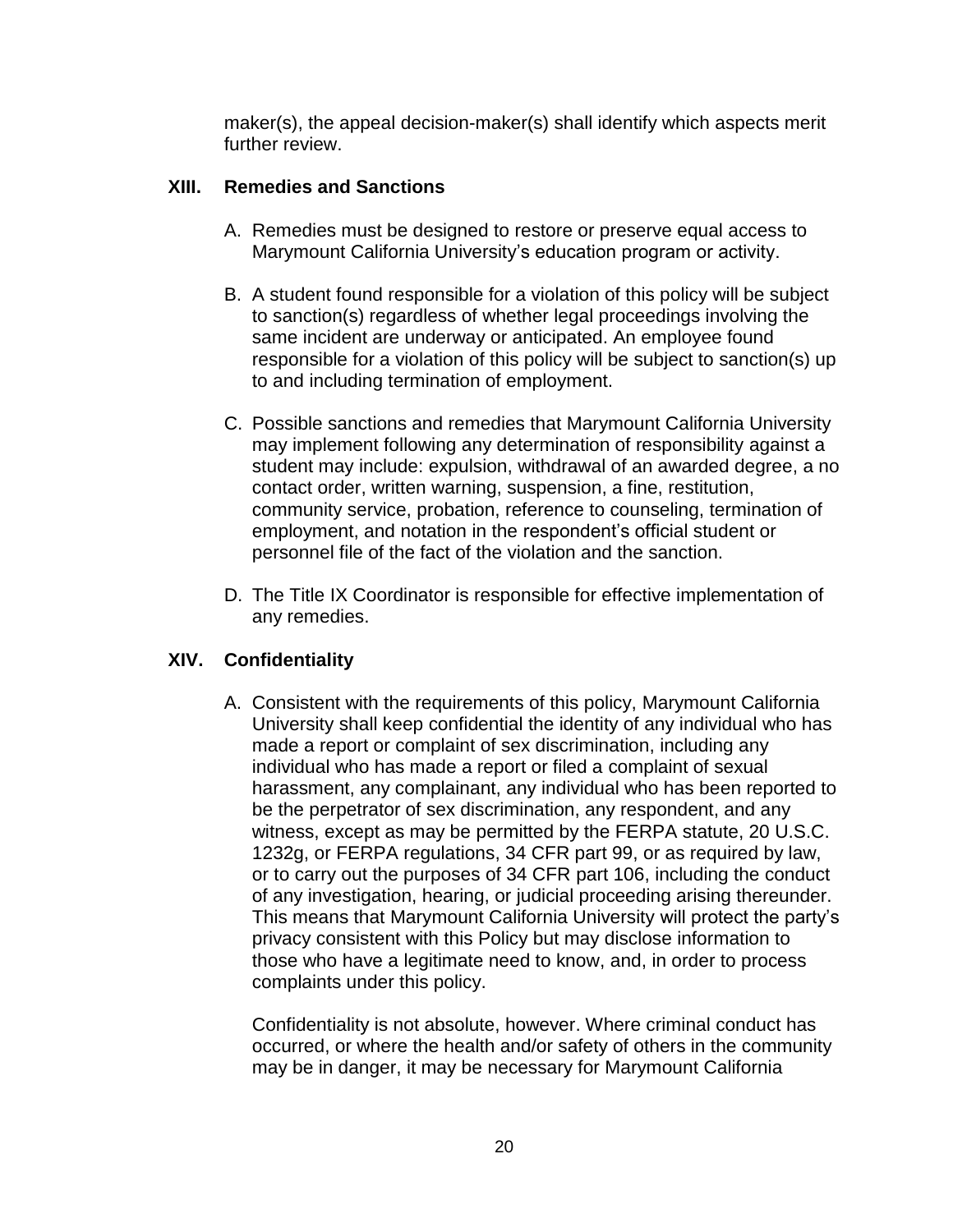University to take appropriate steps to protect the safety of its students and employees, including the person who has reported the misconduct

Student Wellness Center staff members working at or on behalf of Marymount California University are Confidential Resources. In most cases, Confidential Resources at Marymount California University will not share the substance of any such communications or that such communications occurred without consent. Individuals who wish to talk about issues related to sexual harassment or sexual misconduct confidentially, with the understanding that Marymount California University will not take any action based on such confidential communications, are encouraged to contact one of these Confidential Resources.

Confidential resources may, however,have an obligation to disclose otherwise-privileged information where they perceive an immediate and/or serious threat to a person and/or property. This is a limited exception to the privileged nature of communications with Confidential Resources. Reports or records maintained by Marymount California University (including Counseling Service records), and other confidential, non-privileged records may, however, be subject to a subpoena if civil or criminal charges are filed in court.

In accordance with the Jeanne Clery Disclosure of Campus Security Policy and Campus Crime Statistics Act, Confidential Resources will not report Clery crimes they learn about through confidential communications for purposes of Marymount California University's compilation of campus crime statistics. In addition, when appropriate and legally permissible, Marymount California University shall conduct recordkeeping on reports of dating violence, domestic violence, stalking and sexual assault, such as that collected for legally required disclosures, that excludes personally-identifiable information of any complainants.

Under California law, any health practitioner employed in a health facility, clinic, physician's office, or local or state public health department or clinic is required to make a report to local law enforcement if he or she provides medical services for a *physical condition* to a person who he or she knows or reasonably suspects is suffering from: (1) a wound or physical injury inflicted by a firearm; or (2) any wound or other physical injury where the injury is the result of assaultive or abusive conduct (including Sexual Assault, and Dating and Domestic Violence). This requirement does *not* apply to sexual assault and domestic violence counselors and advocates.

#### **XV. Training**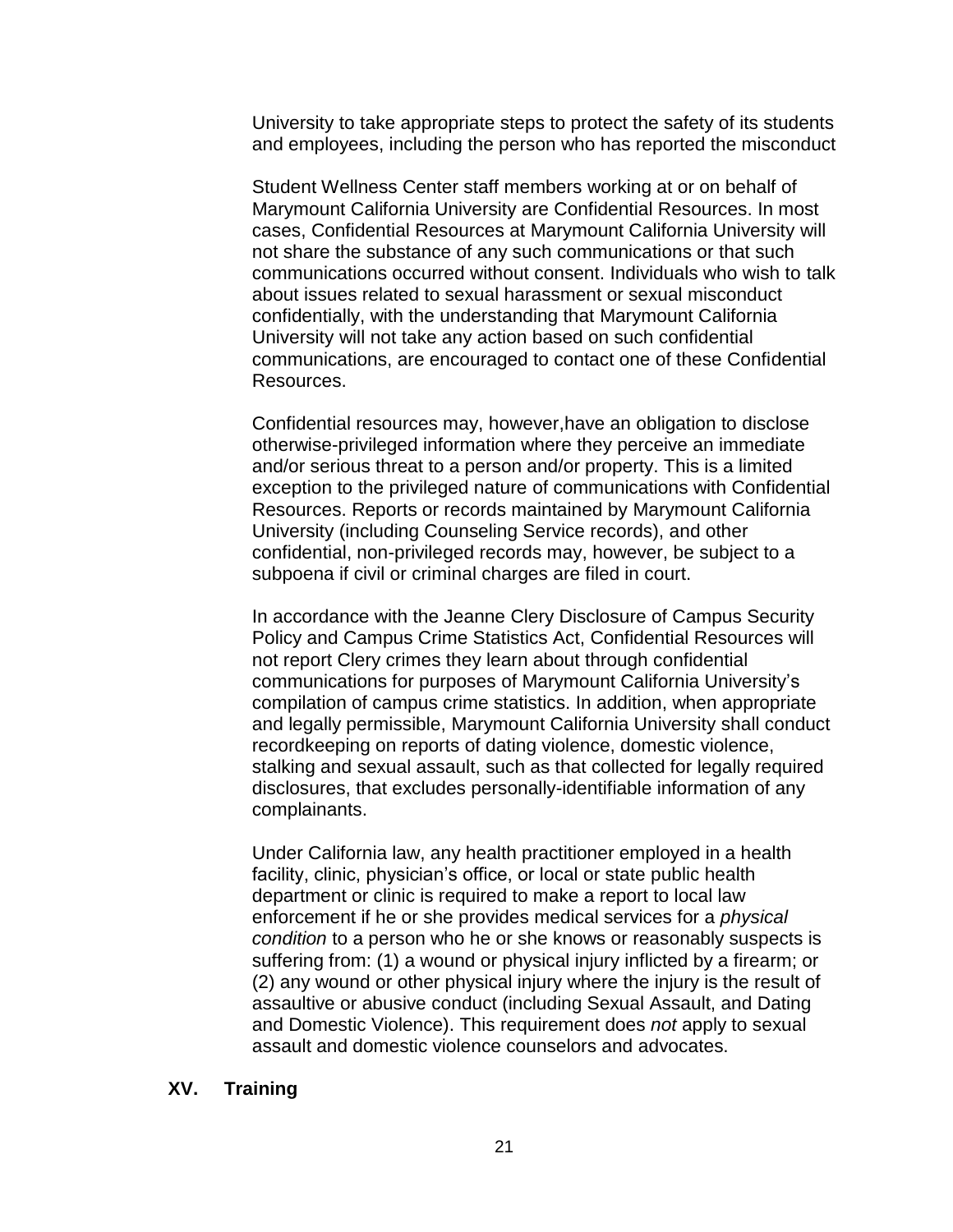Marymount California University provides training to all non-confidential responsible employees, as defined above, relating to sexual harassment. Marymount California University requires all non-confidential responsible employees, as defined below, to report sexual harassment and has provided direction and training as to the reporting of sexual harassment.

All employees of Marymount California University are provided training on the identification of sexual harassment including training on the process of notification to the appropriate institutional official(s). All employees are notified of their obligation to report sexual harassment to the appropriate institutional officials.

The Title IX Coordinator, investigators, decision-makers, and any person who facilitates an informal resolution process (whether internal or external) shall receive training on the definition of sexual harassment under this policy, the scope of Marymount California University's education program or activity, how to conduct an investigation and grievance process including hearings, appeals, and informal resolution processes, as applicable, and how to serve impartially, including by avoiding prejudgment of the facts at issue, conflicts of interest, and bias. These individuals shall receive annual comprehensive, trauma-informed training on the issues related to domestic violence, dating violence, sexual assault, and stalking and how to conduct an investigation and hearing process that protects the safety of victims and promotes accountability.

Such training will address trauma-informed investigatory and hearing practices that help ensure an impartial and equable process, best practices for assessment of a sexual harassment or sexual violence complaint, best practices for questioning of the complainant, respondent, and witnesses, and implicit bias and racial inequities, both broadly and in school disciplinary processes.

Materials shall include statistics on the prevalence of sexual harassment and sexual violence in the educational setting, and the differing rates at which students experience sexual harassment and sexual assault in the educational setting based on their race, sexual orientation, disability, gender, and gender identity.

#### **XVI. Recordkeeping**

- A. Marymount California University shall maintain for a period of seven years records of:
	- 1. Each investigation conducted under this policy, including any determination regarding responsibility and any audio or audiovisual recording or transcript required under this policy,